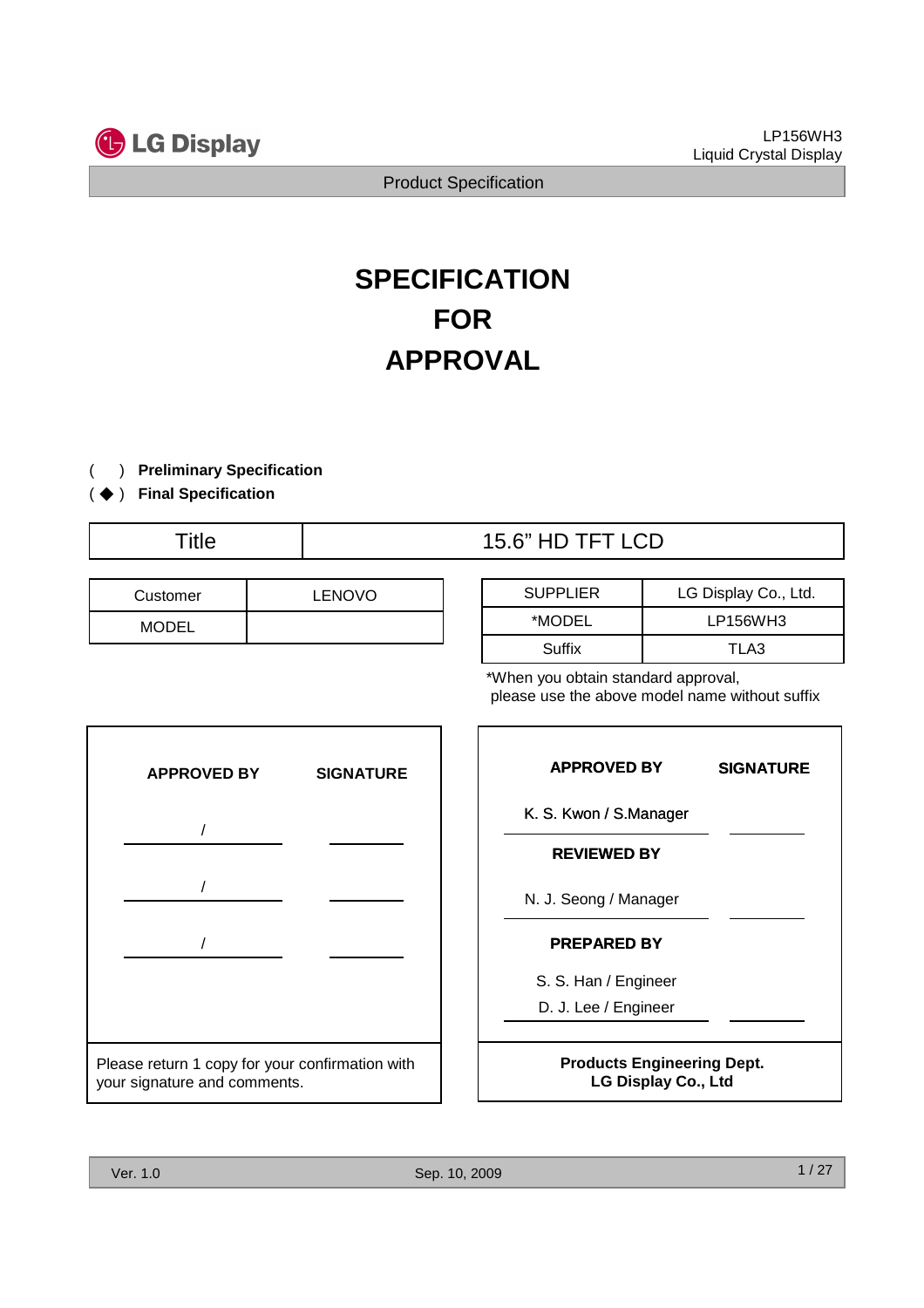

# **Contents**

| <b>No</b>      | <b>ITEM</b>                                             | Page           |
|----------------|---------------------------------------------------------|----------------|
|                | <b>COVER</b>                                            | $\mathbf{1}$   |
|                | <b>CONTENTS</b>                                         | $\overline{c}$ |
|                | <b>RECORD OF REVISIONS</b>                              | 3              |
| 1              | <b>GENERAL DESCRIPTION</b>                              | 4              |
| $\overline{2}$ | ABSOLUTE MAXIMUM RATINGS                                | 5              |
| 3              | ELECTRICAL SPECIFICATIONS                               |                |
| $3 - 1$        | ELECTRICAL CHARACTREISTICS                              | 6              |
| $3 - 2$        | <b>INTERFACE CONNECTIONS</b>                            | 7              |
| $3-3$          | LVDS SIGNAL TIMING SPECIFICATION                        | $8 - 9$        |
| $3 - 4$        | SIGNAL TIMING SPECIFICATIONS                            | 10             |
| $3-5$          | SIGNAL TIMING WAVEFORMS                                 | 10             |
| $3-6$          | <b>COLOR INPUT DATA REFERNECE</b>                       | 11             |
| $3 - 7$        | <b>POWER SEQUENCE</b>                                   | $12 - 13$      |
| 4              | OPTICAL SFECIFICATIONS                                  | 14-16          |
| 5              | MECHANICAL CHARACTERISTICS                              | 17-19          |
| 6              | <b>RELIABLITY</b>                                       | 20             |
| $\overline{7}$ | <b>INTERNATIONAL STANDARDS</b>                          |                |
| $7 - 1$        | <b>SAFETY</b>                                           | 21             |
| $7 - 2$        | <b>EMC</b>                                              | 21             |
| 8              | <b>PACKING</b>                                          |                |
| $8 - 1$        | DESIGNATION OF LOT MARK                                 | 22             |
| $8 - 2$        | <b>PACKING FORM</b>                                     | 22             |
| 9              | <b>PRECAUTIONS</b>                                      | 23-24          |
| A              | APPENDIX. Enhanced Extended Display Identification Data | 25-27          |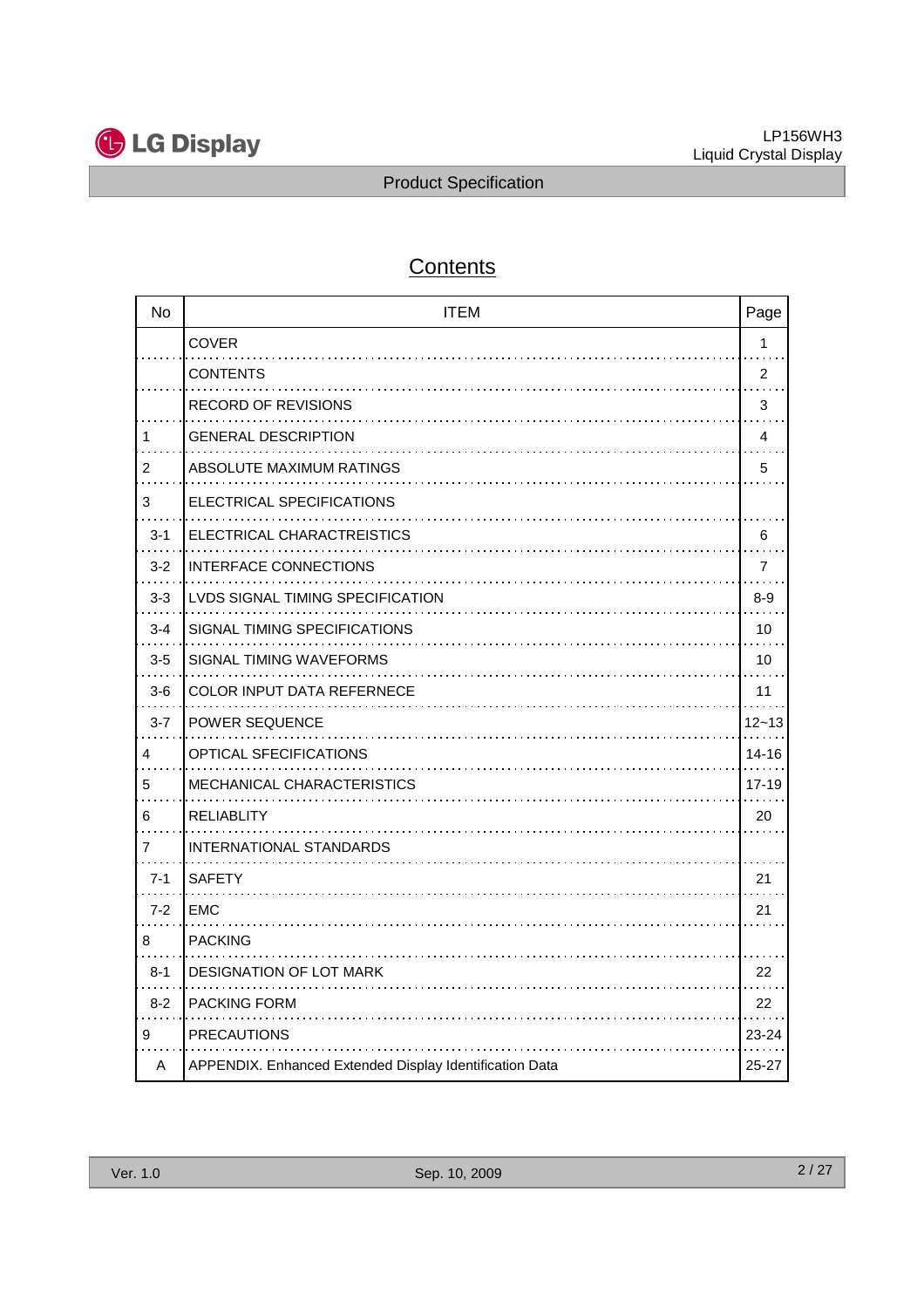

## **RECORD OF REVISIONS**

|         | Revision No   Revision Date | Page       | Description                                                 |       |
|---------|-----------------------------|------------|-------------------------------------------------------------|-------|
| $0.0\,$ | May. 13. 2009               | ٠          | First Draft (Preliminary Specification)                     |       |
| $1.0$   | Sep. 10. 2009               |            | <b>Final Specification</b>                                  |       |
|         |                             | $10$       | Update the Signal Timing Specification for WWAN improvement |       |
|         |                             | 15         | Update the Gray Scale Specification                         | $1.0$ |
|         |                             | $25\sim27$ | Update the EDID information                                 |       |
|         |                             |            |                                                             |       |
|         |                             |            |                                                             |       |
|         |                             |            |                                                             |       |
|         |                             |            |                                                             |       |
|         |                             |            |                                                             |       |
|         |                             |            |                                                             |       |
|         |                             |            |                                                             |       |
|         |                             |            |                                                             |       |
|         |                             |            |                                                             |       |
|         |                             |            |                                                             |       |
|         |                             |            |                                                             |       |
|         |                             |            |                                                             |       |
|         |                             |            |                                                             |       |
|         |                             |            |                                                             |       |
|         |                             |            |                                                             |       |
|         |                             |            |                                                             |       |
|         |                             |            |                                                             |       |
|         |                             |            |                                                             |       |
|         |                             |            |                                                             |       |
|         |                             |            |                                                             |       |
|         |                             |            |                                                             |       |
|         |                             |            |                                                             |       |
|         |                             |            |                                                             |       |
|         |                             |            |                                                             |       |
|         |                             |            |                                                             |       |
|         |                             |            |                                                             |       |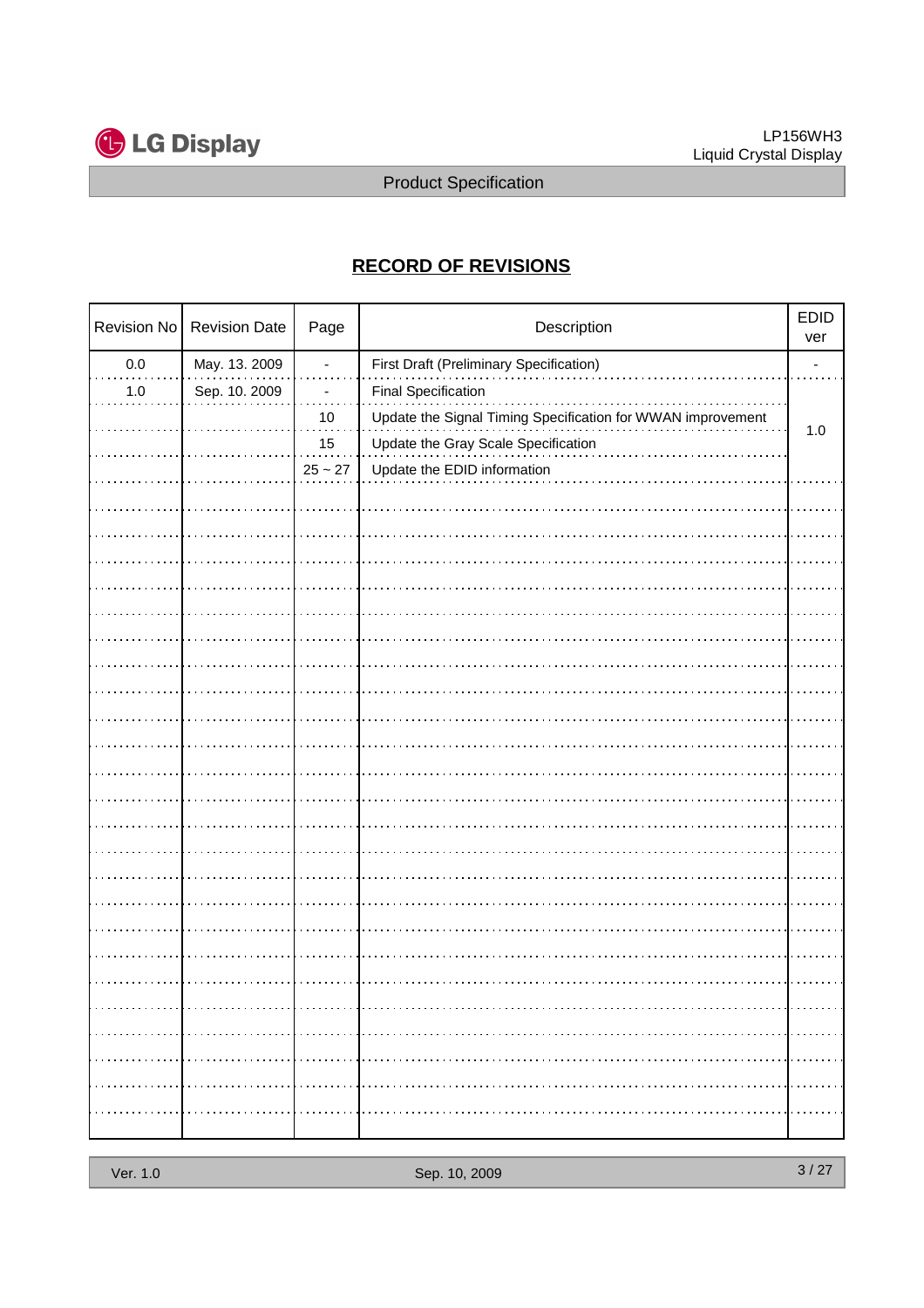

#### **1. General Description**

The LP156WH3 is a Color Active Matrix Liquid Crystal Display with an integral Light Emitting Diode (LED) backlight system. The matrix employs a-Si Thin Film Transistor as the active element. It is a transmissive type display operating in the normally white mode. This TFT-LCD has 15.6 inches diagonally measured active display area with HD resolution(768 vertical by 1366 horizontal pixel array). Each pixel is divided into Red, Green and Blue sub-pixels or dots which are arranged in vertical stripes. Gray scale or the brightness of the sub-pixel color is determined with a 6-bit gray scale signal for each dot, thus, presenting a palette of more than 262,144 colors.

The LP156WH3 has been designed to apply the interface method that enables low power, high speed, low EMI.

The LP156WH3 is intended to support applications where thin thickness, low power are critical factors and graphic displays are important. In combination with the vertical arrangement of the sub-pixels, the LP156WH3 characteristics provide an excellent flat display for office automation products such as Notebook PC.



#### **General Features**

| Active Screen Size            | 15.6 inches diagonal                                                              |
|-------------------------------|-----------------------------------------------------------------------------------|
| <b>Outline Dimension</b>      | 359.5(H, typ) $\times$ 217.1(V, typ) $\times$ 3.8(D, max) [mm] ( with PCB Board ) |
| <b>Pixel Pitch</b>            | $0.252$ mm $\times$ 0.252 mm                                                      |
| <b>Pixel Format</b>           | 1366 horiz. By 768 vert. Pixels RGB strip arrangement                             |
| Color Depth                   | 6-bit. 262.144 colors                                                             |
| Luminance, White              | 200 cd/m <sup>2</sup> (Typ.5 point)                                               |
| <b>Power Consumption</b>      | Total 4.17 Watt(Typ.) @ LCM circuit 1.32 Watt (Typ._Mosaic), B/L2.85Watt(Typ.)    |
| Weight                        | 420g (Max.)                                                                       |
| <b>Display Operating Mode</b> | Transmissive mode, normally white                                                 |
| <b>Surface Treatment</b>      | Hard Coating (3H), Glare treatment of the front polarizer                         |
| RoHS Comply                   | Yes                                                                               |
|                               |                                                                                   |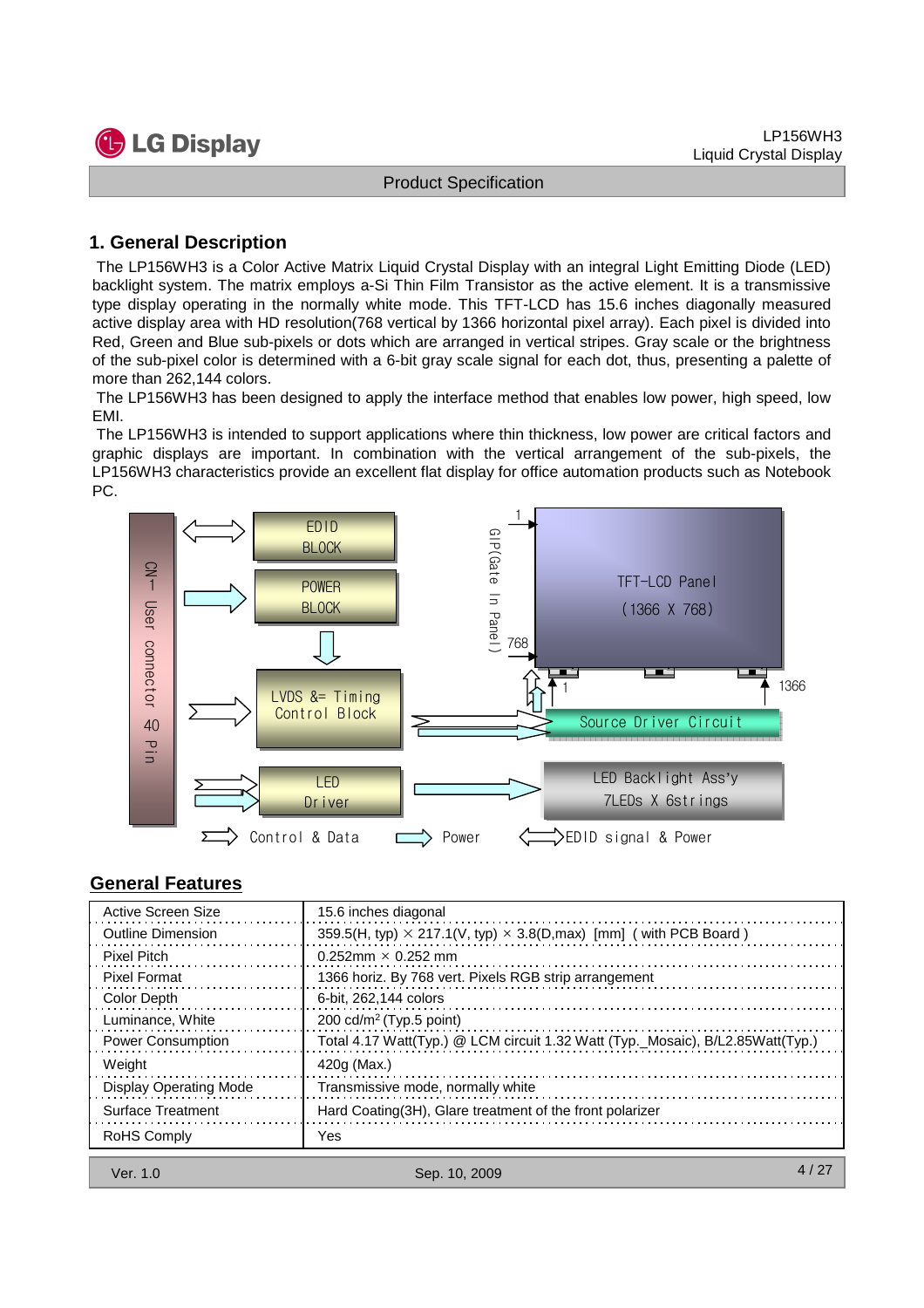

#### **2. Absolute Maximum Ratings**

The following are maximum values which, if exceeded, may cause faulty operation or damage to the unit.

| Parameter                         | Symbol     |        | Values | Units | <b>Notes</b>            |  |
|-----------------------------------|------------|--------|--------|-------|-------------------------|--|
|                                   |            | Min    | Max    |       |                         |  |
| Power Input Voltage               | VCC        | $-0.3$ | 4.0    | Vdc   | at $25 \pm 5^{\circ}$ C |  |
| <b>Operating Temperature</b>      | Тор        |        | 50     |       |                         |  |
| Storage Temperature               | Hst        | $-20$  | 60     |       |                         |  |
| <b>Operating Ambient Humidity</b> | <b>HOP</b> | 10     | 90     | %RH   |                         |  |
| Storage Humidity                  | Hst        |        | 90     | %RH   |                         |  |

#### **Table 1. ABSOLUTE MAXIMUM RATINGS**

Note : 1. Temperature and relative humidity range are shown in the figure below. Wet bulb temperature should be 39°C Max, and no condensation of water.



**Dry Bulb Temperature [**℃**]**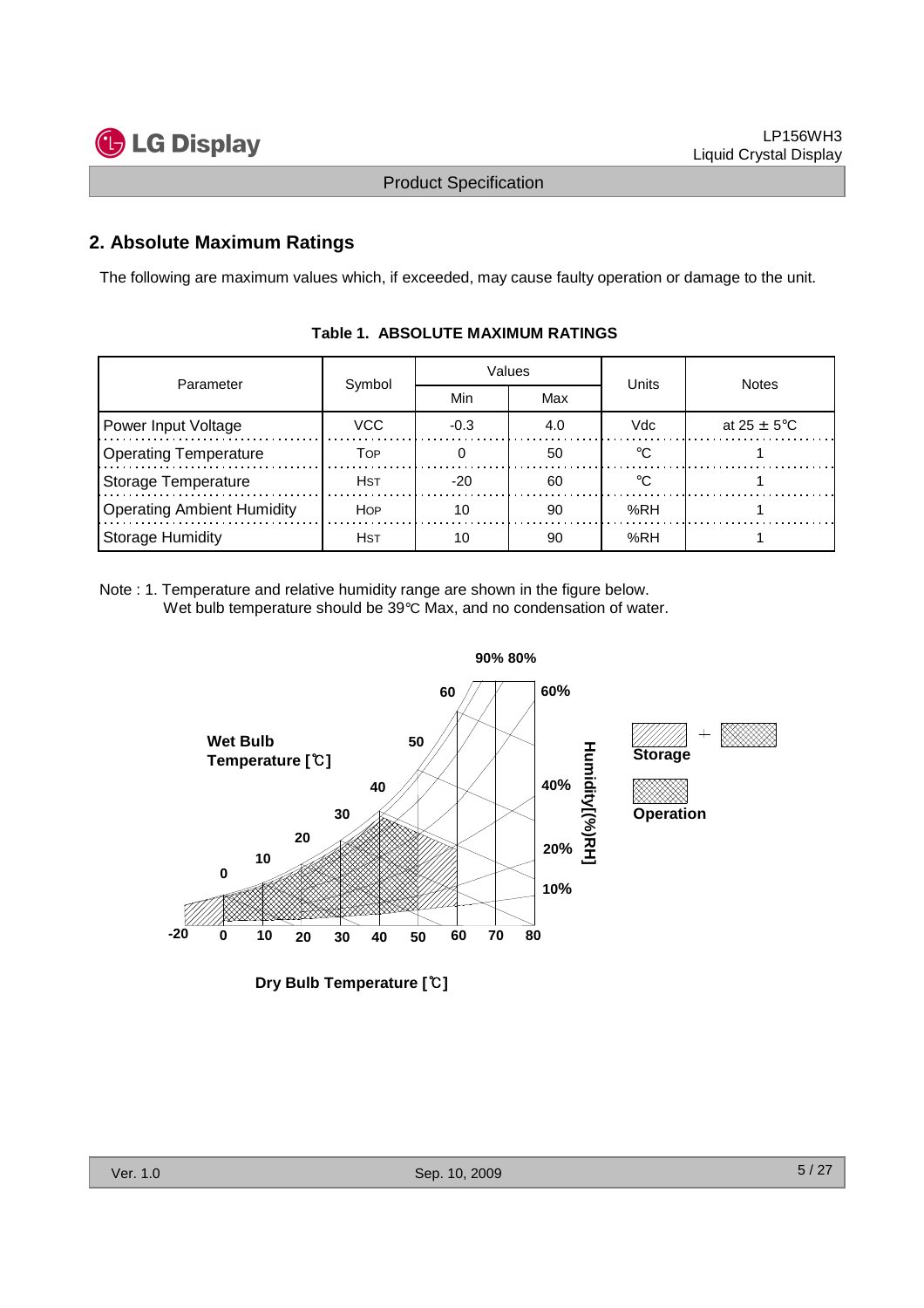

#### **3. Electrical Specifications**

#### **3-1. Electrical Characteristics**

The LP156WH3 requires two power inputs. The first logic is employed to power the LCD electronics and to drive the TFT array and liquid crystal. The second backlight is the input about LED BL.with LED Driver.

| Parameter                       |                     | Symbol                  | Min         | Typ                      | Max            | Unit          | <b>Notes</b> |
|---------------------------------|---------------------|-------------------------|-------------|--------------------------|----------------|---------------|--------------|
| LOGIC:                          |                     |                         |             |                          |                |               |              |
| Power Supply Input Voltage      |                     | <b>Vcc</b>              | 3.0         | 3.3                      | 3.6            | $\vee$        |              |
| Power Supply Input Current      | $_{\rm lcc}$        | Mosaic                  | 340         | 400                      | 460            | mA            | 1            |
|                                 |                     | <b>Black</b>            | 415         | 490                      | 565            | mA            |              |
| Power Consumption               |                     | Pcc                     |             | 1.32                     | 1.52           | W             | 1            |
| Power Supply Inrush Current     |                     | Icc P                   |             |                          | 1500           | mA            |              |
| LVDS Impedance                  |                     | ZLVDS                   | 90          | 100                      | 110            | Ω             | 2            |
| BACKLIGHT: ( with LED Driver)   |                     |                         |             |                          |                |               |              |
| <b>LED Power Input Voltage</b>  | <b>VLED</b>         |                         | 7.0         | 12.0                     | 20.0           | $\vee$        |              |
| <b>LED Power Input Current</b>  | <b>ILED</b>         |                         |             | 18                       | $\blacksquare$ | mA            | 3            |
| <b>LED Power Consumption</b>    |                     | PLED                    |             | 2.85                     | 3.02           | W             | 3            |
| <b>LED Power Inrush Current</b> |                     | LED P                   | ٠           |                          | 1000           | mA            |              |
| PWM Dimming (Duty) Ratio        |                     |                         | 12.5        | ٠                        | 100            | $\frac{0}{0}$ | 4            |
| PWM Impedance                   |                     | ZPWM                    | 20          | 40                       | 60             | $k\Omega$     |              |
| <b>PWM Frequency</b>            |                     | <b>F</b> <sub>PWM</sub> | 200         | ٠                        | 1000           | Hz            | 5            |
| PWM High Level Voltage          | $V_{\text{PWM\_H}}$ |                         | 3.0         | ٠                        | 5.3            | $\vee$        |              |
| PWM Low Level Voltage           | $V_{\text{PWM}_L}$  |                         | $\Omega$    | $\overline{\phantom{0}}$ | 0.5            | $\vee$        |              |
| LED_EN High Voltage             | $V_{LED\_EN_H}$     |                         | 3.0         | ٠                        | 5.3            | $\vee$        |              |
| <b>LED_EN Low Voltage</b>       | $V_{LED_EN_L}$      |                         | $\mathbf 0$ |                          | 0.5            | $\vee$        |              |
| Life Time                       |                     |                         | 12,000      |                          |                | Hrs           | 6            |

|  | Table 2. ELECTRICAL CHARACTERISTICS |
|--|-------------------------------------|
|--|-------------------------------------|

#### Note)

- 1. The specified Icc current and power consumption are under the Vcc = 3.3V , 25℃, fv = 60Hz condition whereas Mosaic pattern is displayed and fv is the frame frequency.
- 2. This impedance value is needed to proper display and measured form LVDS Tx to the mating connector.
- 3. The specified LED current and power consumption are under the Vled = 12.0V , 25℃, Dimming of Max luminance whereas White pattern is displayed and fv is the frame frequency.
- 4. The operation of LED Driver below minimum dimming ratio may cause flickering or reliability issue.
- 5. This Spec. is not effective at 100% dimming ratio as an exception because it has DC level equivalent to 0Hz. In spite of acceptable range as defined, the PWM Frequency should be fixed and stable for more consistent brightness control at any specific level desired.
- 6. The life time is determined as the time at which brightness of LCD is 50% compare to that of minimum value at Table 9. These LED backlight has 6 strings on it and the typical current of LED's string is base on typical current at Table 2.

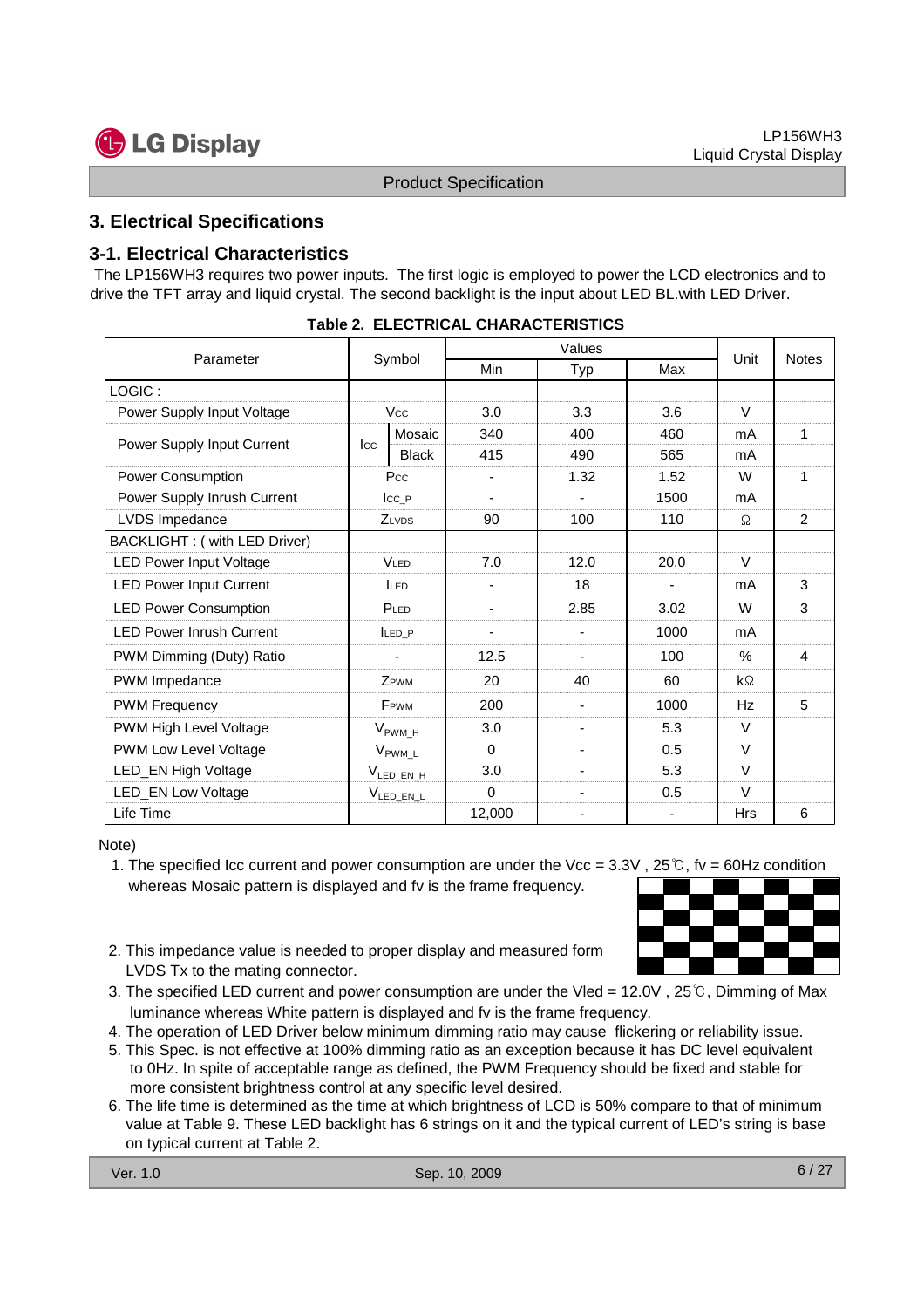

#### **3-2. Interface Connections**

This LCD employs one interface connections, a 40 pin connector is used for the module electronics interface and LED Driver.

The electronics interface connector is a model IS050-L40B-C1 manufactured by UJU.

|     |                         | <b>MODULL CONNECTION I IN CONTROVATION (CNT)</b> |                                                      |
|-----|-------------------------|--------------------------------------------------|------------------------------------------------------|
| Pin | Symbol                  | Description                                      | <b>Notes</b>                                         |
| 1   | NC                      | No connection                                    |                                                      |
| 2   | <b>VCC</b>              | Power Supply, 3.3V Typ.                          |                                                      |
| 3   | VCC                     | Power Supply, 3.3V Typ.                          |                                                      |
| 4   | V EEDID                 | DDC 3.3V power                                   | 1, Interface chips                                   |
| 5   | ΝC                      | No Connection                                    | 1.1 LCD : SW, SW0624 (LCD Controller)                |
| 6   | <b>CIK EEDID</b>        | <b>DDC Clock</b>                                 | including LVDS Receiver<br>1.2 System: THC63LVDF823A |
| 7   | DATA EEDID              | <b>DDC</b> Data                                  | or equivalent                                        |
| 8   | Odd_ $R_{\text{IN}}$ 0- | Negative LVDS differential data input            | * Pin to Pin compatible with LVDS                    |
| 9   | Odd_ $R_{IN}$ 0+        | Positive LVDS differential data input            | 2. Connector                                         |
| 10  | GND                     | Ground                                           | 2.1 LCD:CABLINE-VS RECE ASS'Y, I-PEX                 |
| 11  | Odd_ $R_{\text{IN}}$ 1- | Negative LVDS differential data input            | GT05Q-40S-H10, LSM                                   |
| 12  | Odd_R <sub>IN</sub> 1+  | Positive LVDS differential data input            | IS050-L40B-C10, UJU                                  |
| 13  | <b>GND</b>              | Ground                                           | or equivalant<br>2.2 Mating: CABLINE-VS PLUG CABLE   |
| 14  | Odd_ $R_{\text{IN}}$ 2- | Negative LVDS differential data input            | ASS'Y or equivalent                                  |
| 15  | Odd_ $R_{IN}$ 2+        | Positive LVDS differential data input            | 2.3 Connector pin arrangement                        |
| 16  | <b>GND</b>              | Ground                                           | 40                                                   |
| 17  | Odd_CLKIN-              | Negative LVDS differential clock input           |                                                      |
| 18  | Odd_CLKIN+              | Positive LVDS differential clock input           |                                                      |
| 19  | <b>GND</b>              | Ground                                           |                                                      |
| 20  | NC                      | No Connection                                    | [LCD Module Rear View]                               |
| 21  | <b>NC</b>               | No Connection                                    |                                                      |
| 22  | GND                     | Ground                                           |                                                      |
| 23  | ΝC                      | No Connection                                    |                                                      |
| 24  | NC                      | No Connection                                    |                                                      |
| 25  | GND                     | Ground                                           |                                                      |
| 26  | <b>NC</b>               | No Connection                                    |                                                      |
| 27  | <b>NC</b>               | No Connection                                    |                                                      |
| 28  | <b>GND</b>              | Ground                                           |                                                      |
| 29  | <b>NC</b>               | No Connection                                    |                                                      |
| 30  | <b>NC</b>               | No Connection                                    |                                                      |
| 31  | VLED_GND                | <b>LED Ground</b>                                |                                                      |
| 32  | VLED_GND                | <b>LED Ground</b>                                |                                                      |
| 33  | VLED_GND                | <b>LED Ground</b>                                |                                                      |
| 34  | ΝC                      | No Connection                                    |                                                      |
| 35  | <b>BLIM</b>             | PWM for Luminance control                        |                                                      |
| 36  | BL_On                   | Backlight On/Off Control                         |                                                      |
| 37  | NC.                     | No Connection (Reserved)                         |                                                      |
| 38  | VLED                    | LED Power Supply (7V-20V)                        |                                                      |
| 39  | VLED                    | LED Power Supply (7V-20V)                        |                                                      |
| 40  | VLED                    | LED Power Supply (7V-20V)                        |                                                      |

# **Table 3. MODULE CONNECTOR PIN CONFIGURATION (CN1)**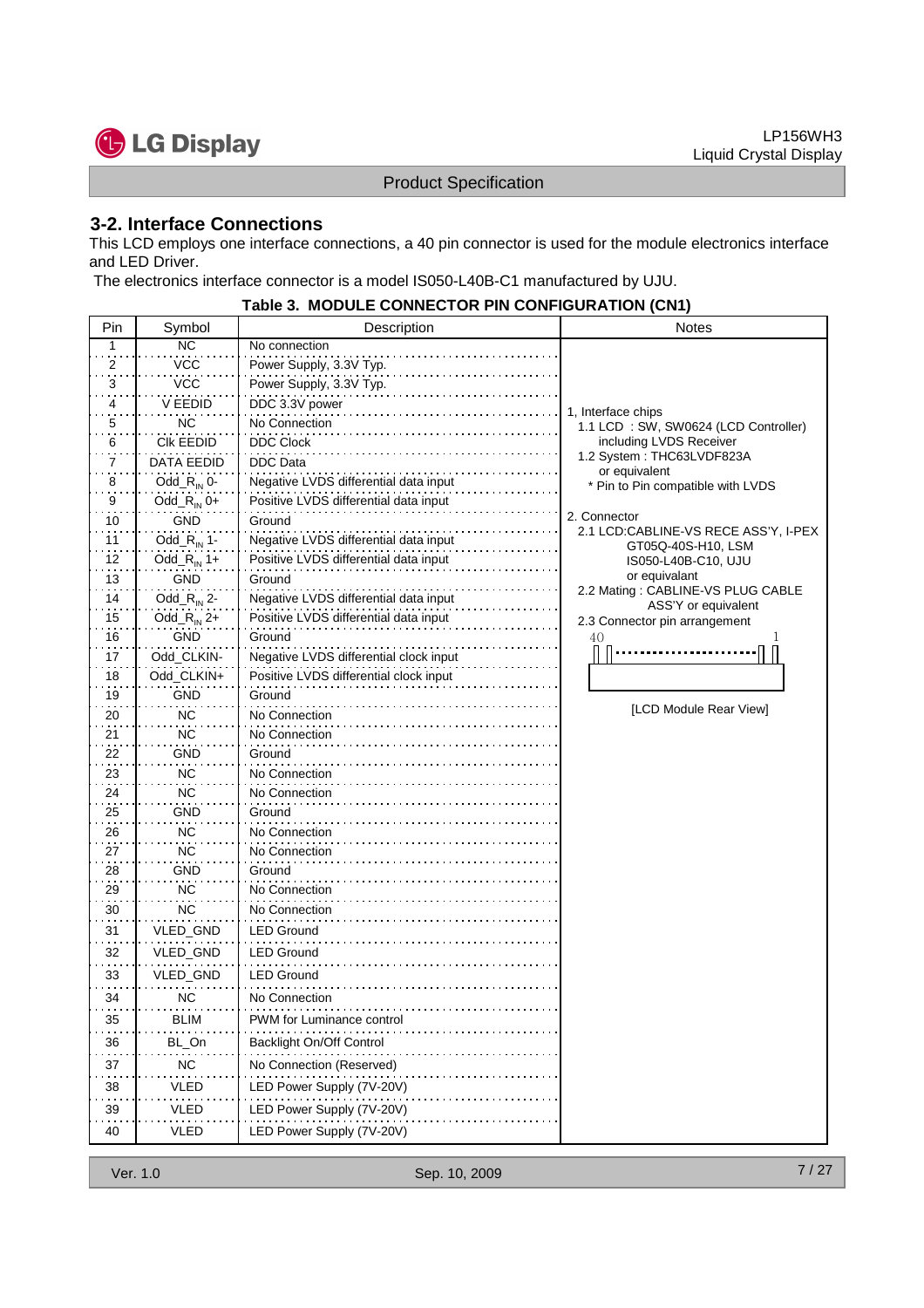

### **3-3. LVDS Signal Timing Specifications**

## **3-3-1. DC Specification**



| <b>Description</b>               | Symb<br>οl      | Min | Max | Unit | <b>Notes</b>             |
|----------------------------------|-----------------|-----|-----|------|--------------------------|
| <b>LVDS Differential Voltage</b> | $ V_{ID} $      | 100 | 600 | mV   | $\overline{\phantom{a}}$ |
| LVDS Common mode Voltage         | $V^{\text{CM}}$ | 0.6 | 1.8 |      | ۰                        |
| LVDS Input Voltage Range         | $V_{\text{IN}}$ | 0.3 | 2.1 |      | $\overline{\phantom{a}}$ |

#### **3-3-2. AC Specification**

| $\mathsf{T}_{\mathsf{clk}}$<br><b>LVDS Clock</b><br><b>LVDS Data</b><br>$t_{SKEW}$ ( $F_{clk}$ = 1/ $T_{clk}$ )<br>∩<br>1) 85MHz > Fclk $\geq$ 65MHz : -400 ~ +400<br>2) 65MHz > Fclk $\geq$ 25MHz : -600 $\sim$ +600<br>tskew |                      |        |        |                  |                              |  |  |  |
|--------------------------------------------------------------------------------------------------------------------------------------------------------------------------------------------------------------------------------|----------------------|--------|--------|------------------|------------------------------|--|--|--|
| <b>Description</b>                                                                                                                                                                                                             | Symbol               | Min    | Max    | Unit             | <b>Notes</b>                 |  |  |  |
|                                                                                                                                                                                                                                | t <sub>SKEW</sub>    | - 400  | $+400$ | ps               | 85MHz > Fclk $\geq$<br>65MHz |  |  |  |
| LVDS Clock to Data Skew Margin                                                                                                                                                                                                 | $t_{SKEW}$           | - 600  | $+600$ | ps               | 65MHz > Fclk $\geq$<br>25MHz |  |  |  |
| LVDS Clock to Clock Skew Margin (Even<br>to Odd)                                                                                                                                                                               | <sup>L</sup> SKEW EO | $-1/7$ | $+1/7$ | $T_{\text{clk}}$ |                              |  |  |  |
| Maximum deviation<br>of input clock frequency during SSC                                                                                                                                                                       | $F_{DEV}$            |        | ± 3    | %                |                              |  |  |  |
| Maximum modulation frequency<br>of input clock during SSC                                                                                                                                                                      | $F_{MOD}$            |        | 200    | <b>KHz</b>       |                              |  |  |  |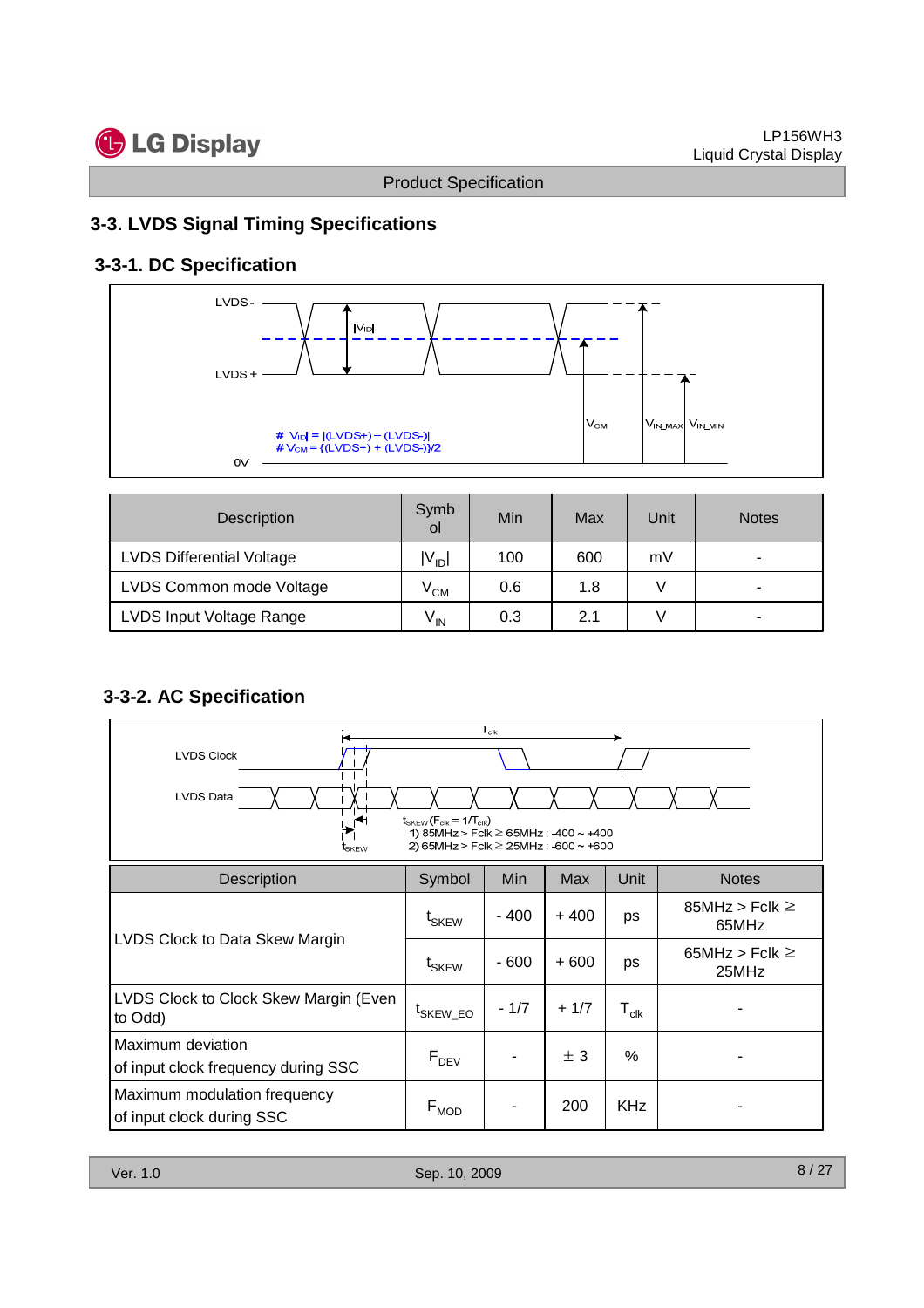# **C** LG Display

LP156WH3 Liquid Crystal Display



< Clock skew margin between channel >









< LVDS Data Format >

Ver. 1.0 Sep. 10, 2009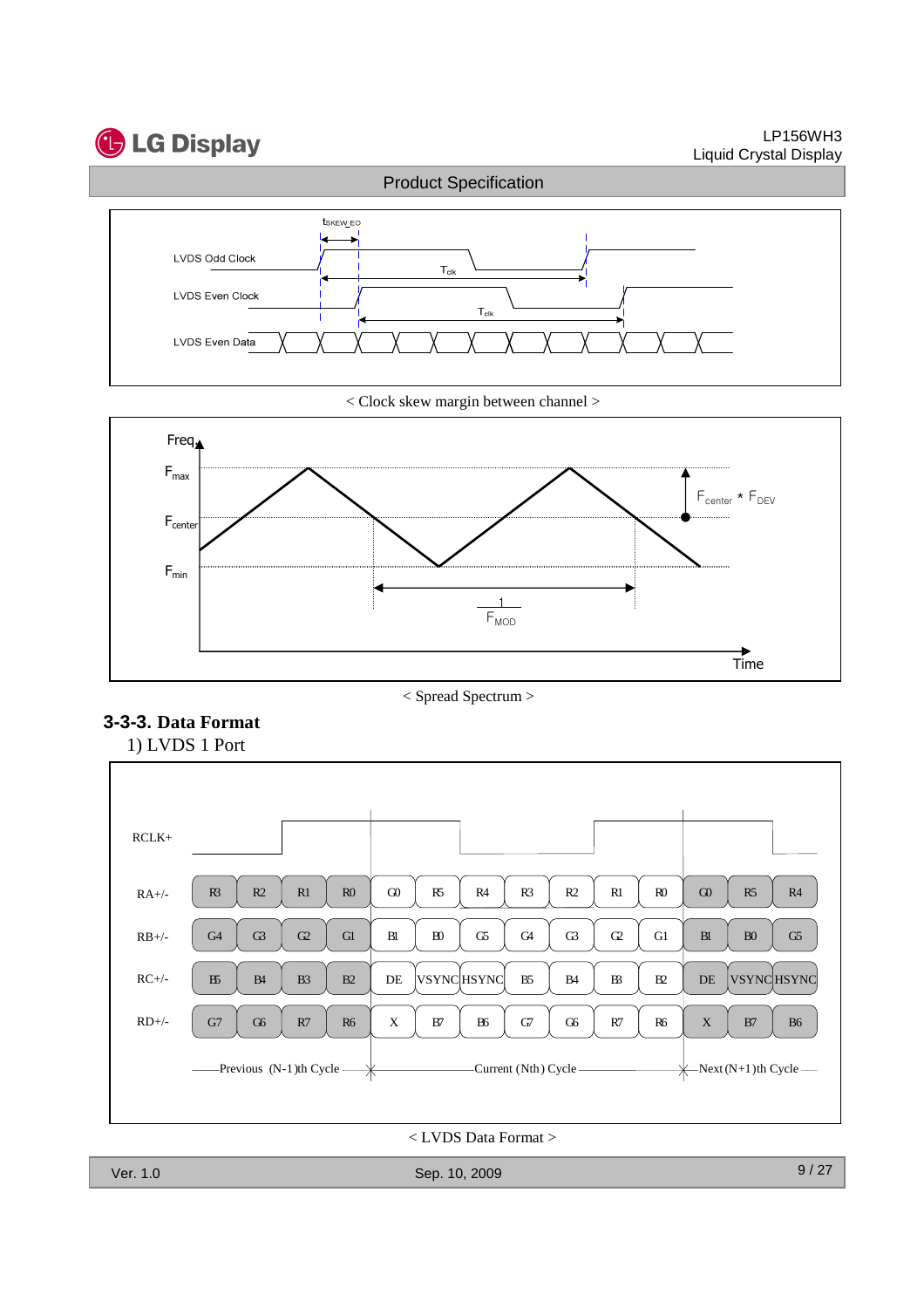



### **3-4. Signal Timing Specifications**

This is the signal timing required at the input of the User connector. All of the interface signal timing should be satisfied with the following specifications and specifications of LVDS Tx/Rx for its proper operation.

| <b>ITEM</b>    | <b>Symbol</b>          |                                  | Min                     | <b>Typ</b> | <b>Max</b> | <b>Unit</b> | <b>Note</b> |
|----------------|------------------------|----------------------------------|-------------------------|------------|------------|-------------|-------------|
| <b>DCLK</b>    | Frequency              |                                  | ۰                       | 75.1       | ۰          | <b>MHz</b>  |             |
|                | Period                 | $t_{HP}$                         | 1470                    | 1526       | 1600       |             |             |
| Hsync          | Width                  | $t_{WH}$                         | 23                      | 32         | 42         | <b>tCLK</b> |             |
|                | <b>Width-Active</b>    | $t_{\text{WHA}}$                 | 1366                    | 1366       | 1366       |             |             |
|                | Period                 | $t_{VP}$                         | 779                     | 800        | 804        |             |             |
| Vsync          | Width                  | $t_{\text{WV}}$                  | $\overline{\mathbf{2}}$ | 5          | 8          | tHP         |             |
|                | Width-Active           | $\rm{t_{WVA}}$                   | 768                     | 768        | 768        |             |             |
|                | Horizontal back porch  | $t_{\scriptscriptstyle \sf HBP}$ | 72                      | 118        | 138        | tCLK        |             |
| Data<br>Enable | Horizontal front porch | $t_{\text{HFP}}$                 | 8                       | 48         | 54         |             |             |
|                | Vertical back porch    | $t_{VBP}$                        | 8                       | 24         | 24         | tHP         |             |
|                | Vertical front porch   | $t_{\rm VFP}$                    | 1                       | 3          | 4          |             |             |

#### **Table 6. TIMING TABLE**

# **3-5. Signal Timing Waveforms** Condition : VCC =3.3V

Data Enable, Hsync, Vsync



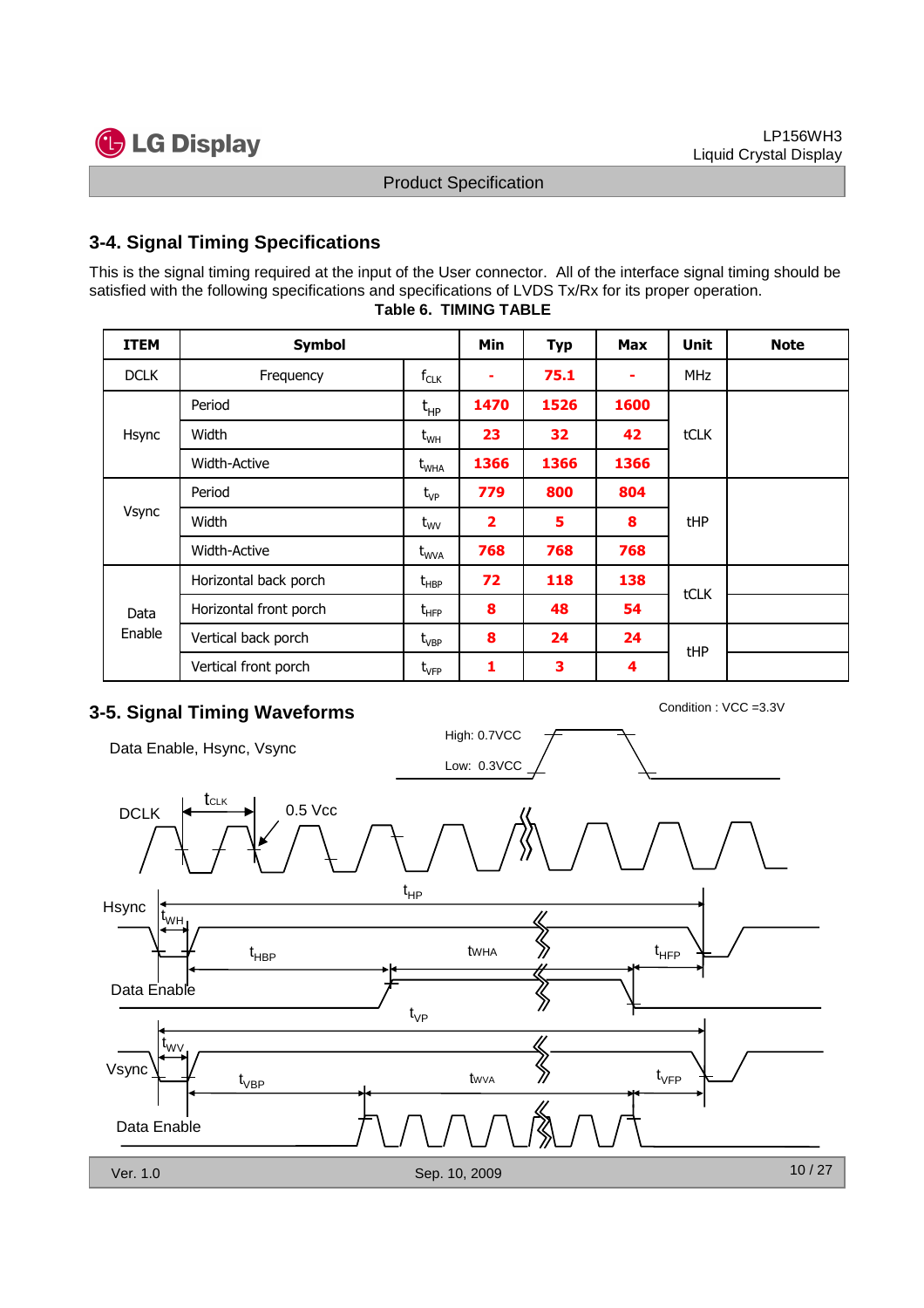

#### **3-6. Color Input Data Reference**

The brightness of each primary color (red,green and blue) is based on the 6-bit gray scale data input for the color ; the higher the binary input, the brighter the color. The table below provides a reference for color versus data input.

| Color        |                   | Input Color Data |              |                |                |                     |                |              |              |                |                |                |                |              |              |             |           |              |             |
|--------------|-------------------|------------------|--------------|----------------|----------------|---------------------|----------------|--------------|--------------|----------------|----------------|----------------|----------------|--------------|--------------|-------------|-----------|--------------|-------------|
|              |                   | <b>RED</b>       |              |                |                | <b>GREEN</b>        |                |              |              | <b>BLUE</b>    |                |                |                |              |              |             |           |              |             |
|              |                   | <b>MSB</b>       |              |                |                |                     |                | LSB MSB      |              |                |                |                |                | LSB MSB      |              |             |           |              | <b>LSB</b>  |
|              |                   | <b>R5</b>        | <b>R4</b>    | R <sub>3</sub> | R <sub>2</sub> | R <sub>1</sub>      | R <sub>0</sub> | G 5          | G 4          | G <sub>3</sub> | G <sub>2</sub> | G 1            | G <sub>0</sub> | <b>B</b> 5   | <b>B4</b>    | <b>B3</b>   | <b>B2</b> | <b>B</b> 1   | <b>B</b> 0  |
|              | <b>Black</b>      | 0                | 0            | $\pmb{0}$      | 0              | $\mathbf 0$         | 0              | $\mathbf 0$  | 0            | $\mathbf 0$    | 0              | $\mathbf 0$    | 0              | $\mathbf 0$  | $\mathbf 0$  | $\mathbf 0$ | 0         | $\pmb{0}$    | $\mathbf 0$ |
|              | Red               | 1                | 1            | 1              | 1              | 1                   | 1              | $\mathbf 0$  | 0            | 0              | 0              | $\mathbf 0$    | 0              | $\mathbf 0$  | $\mathbf 0$  | 0           | 0         | $\mathbf 0$  | $\mathbf 0$ |
|              | Green             | 0                | 0            | 0              | 0              | 0                   | 0              | $\mathbf{1}$ | 1            | 1              | 1              | 1              | 1              | $\Omega$     | $\mathbf 0$  | 0           | 0         | $\mathbf 0$  | $\Omega$    |
| Basic        | <b>Blue</b>       | 0                | 0            | 0              | 0              | $\pmb{0}$           | $\overline{0}$ | 0            | 0            | 0              | 0              | 0              | 0              | -1           | 1            | 1           | 1         | 1            | 1           |
| Color        | Cyan              | $\mathbf 0$      | 0            | 0              | 0              | $\mathbf 0$         | 0              | 1            | 1            | 1              | 1              | 1              | 1              | 1            | 1            | 1           | 1         | $\mathbf{1}$ |             |
|              | Magenta           | 1                | 1            | 1              | 1              | 1                   | 1              | $\mathbf 0$  | 0            | 0              | 0              | $\mathbf 0$    | 0              | 1            | 1            | 1           | 1         | 1            |             |
|              | Yellow            | $\mathbf{1}$     | $\mathbf{1}$ | 1              | 1              | $\mathbf{1}$        |                | 111          | $\mathbf{1}$ | 1              | 1              | 1              | 1              | $\mathbf 0$  | 0            | 0           | 0         | $\pmb{0}$    | $\mathbf 0$ |
|              | White             | $\mathbf{1}$     | 1            | 1              | 1              | $\mathbf{1}$        |                | 1 1          | 1            | $\mathbf{1}$   | 1              | 1              | 1              | $\mathbf{1}$ | $\mathbf{1}$ | 1           | 1         | $\mathbf{1}$ | 1           |
|              | RED (00)          | 0                | $\pmb{0}$    | $\pmb{0}$      | 0              | $\mathsf{O}\xspace$ |                | 0 0          | 0            | $\pmb{0}$      | $\mathbf 0$    | $\mathbf 0$    | 0              | I٥           | 0            | $\mathbf 0$ | 0         | $\pmb{0}$    | $\mathbf 0$ |
|              | RED (01)          | $\mathbf 0$      | $\mathbf 0$  | $\mathbf 0$    | 0              | $\mathbf 0$         | 1 <sup>1</sup> | $\Omega$     | 0            | $\mathbf 0$    | 0              | $\overline{0}$ | $\Omega$       | ۱o           | $\mathbf 0$  | $\mathbf 0$ | $\Omega$  | $\mathbf 0$  | $\mathbf 0$ |
| <b>RED</b>   |                   |                  |              |                |                |                     |                |              |              |                |                |                |                |              |              |             |           |              |             |
|              | RED (62)          | 1                | 1            | 1              |                | 1                   | 0              | 0            | 0            | 0              | 0              | 0              | 0              | l 0          | 0            | 0           | 0         | $\pmb{0}$    | $\mathbf 0$ |
|              | <b>RED (63)</b>   | $\mathbf{1}$     | $\mathbf{1}$ | 1              | 1              | $\mathbf{1}$        |                | 110          | 0            | $\mathbf 0$    | $\mathbf 0$    | $\mathbf 0$    | 0 0            |              | 0            | $\mathbf 0$ | 0         | $\pmb{0}$    | $\mathbf 0$ |
|              | <b>GREEN (00)</b> | 0                | 0            | $\pmb{0}$      | 0              | $\pmb{0}$           |                | 0 0          | 0            | $\pmb{0}$      | $\mathbf 0$    | 0              | 0              | I٥           | 0            | 0           | 0         | $\mathbf 0$  | $\mathbf 0$ |
|              | <b>GREEN (01)</b> | 0                | 0            | $\pmb{0}$      | 0              | $\pmb{0}$           | $\overline{0}$ | $\mathbf 0$  | 0            | $\mathbf 0$    | 0              | $\mathbf 0$    | 1              | $\mathbf 0$  | $\mathbf 0$  | 0           | 0         | $\pmb{0}$    | $\mathbf 0$ |
| <b>GREEN</b> |                   |                  |              |                |                |                     |                |              |              |                |                |                |                |              |              |             |           |              |             |
|              | <b>GREEN (62)</b> | 0                | 0            | 0              | 0              | $\pmb{0}$           | $\overline{0}$ | 1            | 1            | 1              | 1              | 1              | 0              | 0            | 0            | 0           | 0         | $\pmb{0}$    | 0           |
|              | <b>GREEN (63)</b> | 0                | 0            | $\mathbf 0$    | 0              | $\mathbf 0$         |                | 011          | $\mathbf{1}$ | 1              | 1              | 1              | 1              | $\mathbf 0$  | $\pmb{0}$    | 0           | 0         | $\mathbf 0$  | 0           |
|              | <b>BLUE (00)</b>  | 0                | $\pmb{0}$    | $\pmb{0}$      | 0              | $\mathsf{O}\xspace$ |                | 0 0          | 0            | $\mathbf 0$    | $\mathbf 0$    | $\mathbf 0$    | 0              | I٥           | 0            | $\mathbf 0$ | 0         | $\pmb{0}$    | $\mathbf 0$ |
|              | <b>BLUE (01)</b>  | 0                | $\mathbf 0$  | $\pmb{0}$      | $\overline{0}$ | $\mathbf 0$         | 0              | $\Omega$     | 0            | $\mathbf 0$    | 0              | $\mathbf 0$    | $\Omega$       | l O          | 0            | $\mathbf 0$ | 0         | $\pmb{0}$    | 1           |
| <b>BLUE</b>  |                   |                  |              |                |                |                     |                |              |              |                |                |                |                |              |              |             |           |              |             |
|              | <b>BLUE (62)</b>  | $\mathbf 0$      | $\pmb{0}$    | $\pmb{0}$      | 0              | $\pmb{0}$           |                | 0 0          | 0            | 0              | $\mathbf 0$    | 0              | 0              | ∣ 1          | 1            |             | 1         | 1            | 0           |
|              | <b>BLUE (63)</b>  | $\mathbf 0$      | 0            | 0              | 0              | $\mathbf 0$         |                | 0 0          | 0            | 0              | 0              | 0              | 0              | ∣ 1          | 1            | 1           | 1         | 1            | 1           |

**Table 7. COLOR DATA REFERENCE**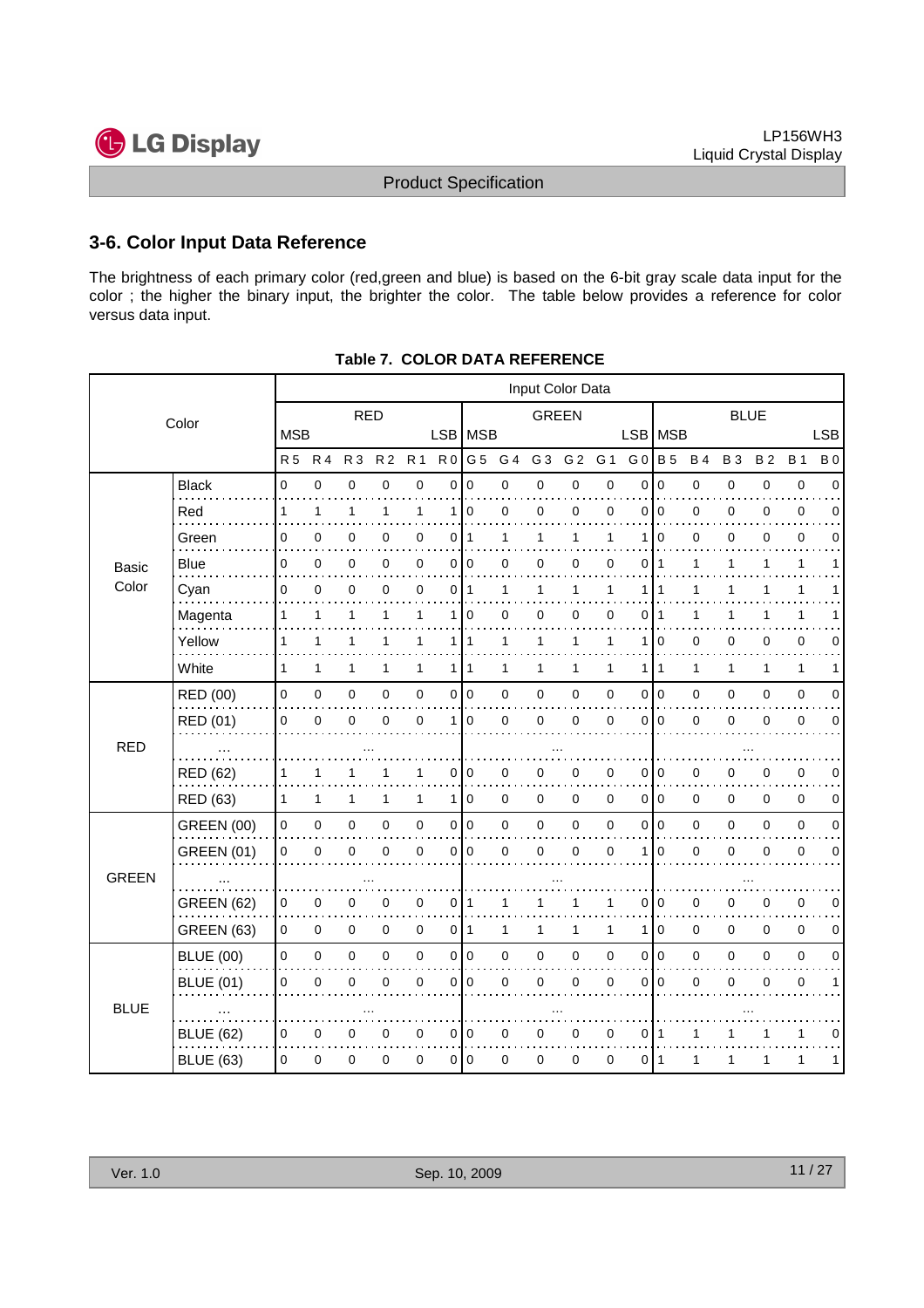

#### **3-7. Power Sequence**

#### **3-7-1. Logic Power and LVDS Signal Sequence**



| <b>Table 6. POWER SEQUENCE TABLE</b> |
|--------------------------------------|
|--------------------------------------|

| Parameter      |                      | Value | Units |    |
|----------------|----------------------|-------|-------|----|
|                | Min.<br>Max.<br>Typ. |       |       |    |
|                | 0.5                  |       | 10    | ms |
| $\mathsf{T}_2$ |                      |       | 50    | ms |
| $_{3}$         |                      |       | 50    | ms |
| $\mathsf{I}_4$ | 400                  |       |       | ms |
| $\mathsf{T}_5$ | 200                  |       |       | ms |
| 6 ا            | 200                  |       |       | ms |

Note)

- 1. Valid Data has to meet "3-3. LVDS Signal Timing Specifications"
- 2. Please avoid floating state of interface signal at invalid period.
- 3. When the interface signal is invalid, be sure to pull down the power supply for LCD VCC to 0V.
- 4. LED power must be turn on after power supply for LCD and interface signal are valid.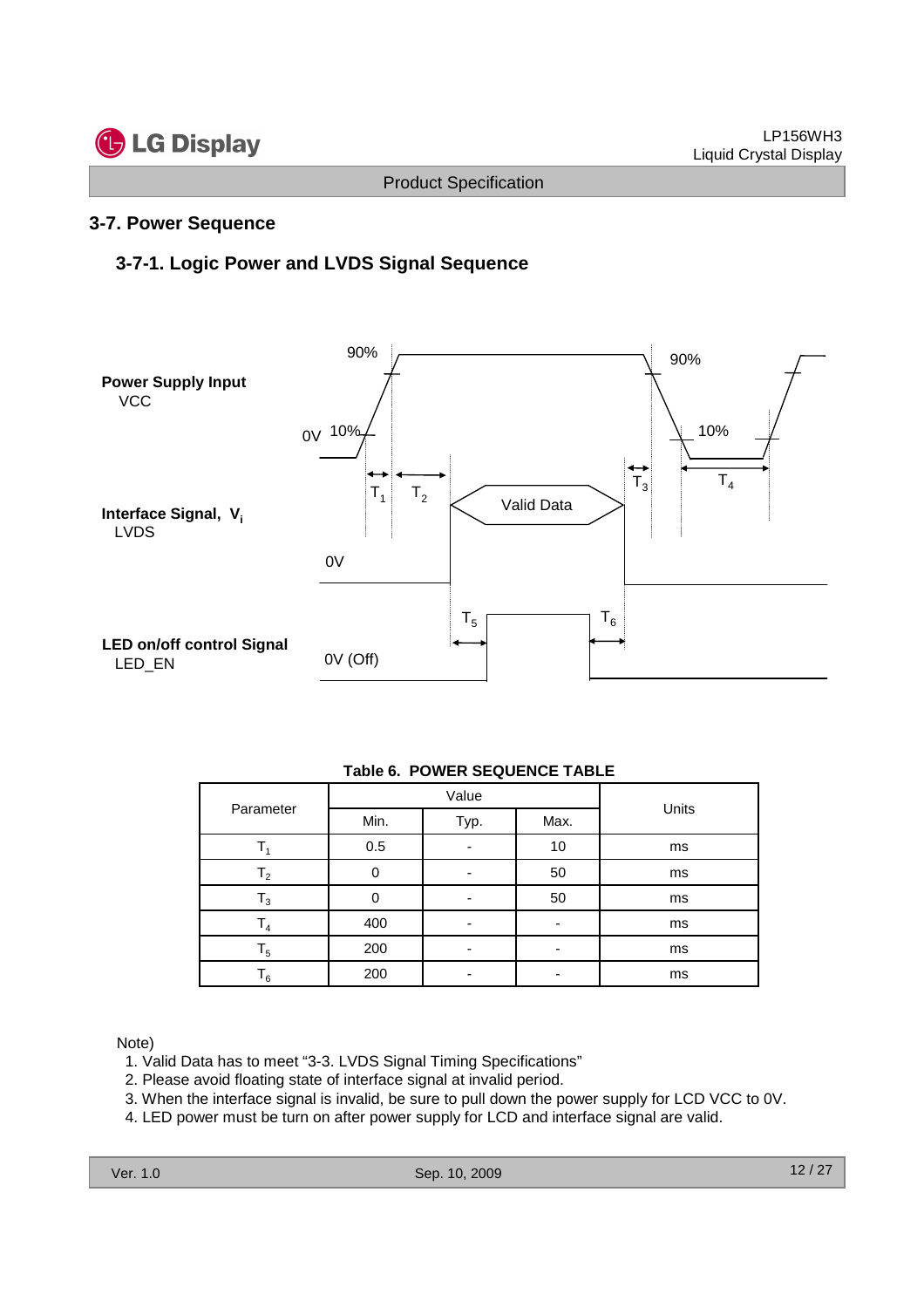

#### **3-7-2. LED\_EN , PWN and LED Power Sequence**



#### **Table 7. LED POWER SEQUENCE TABLE**

| Parameter         |                      | Value | Units |    |  |  |
|-------------------|----------------------|-------|-------|----|--|--|
|                   | Min.<br>Max.<br>Typ. |       |       |    |  |  |
|                   | 10                   | -     |       | ms |  |  |
| 8                 |                      |       | -     | ms |  |  |
| ۹.                |                      | -     | -     | ms |  |  |
| $\mathsf{I}_{10}$ |                      |       |       | ms |  |  |

Note)

1. Valid Data of Control signal has to meet "3-1. Electrical Characteristics"

Ver. 1.0 Sep. 10, 2009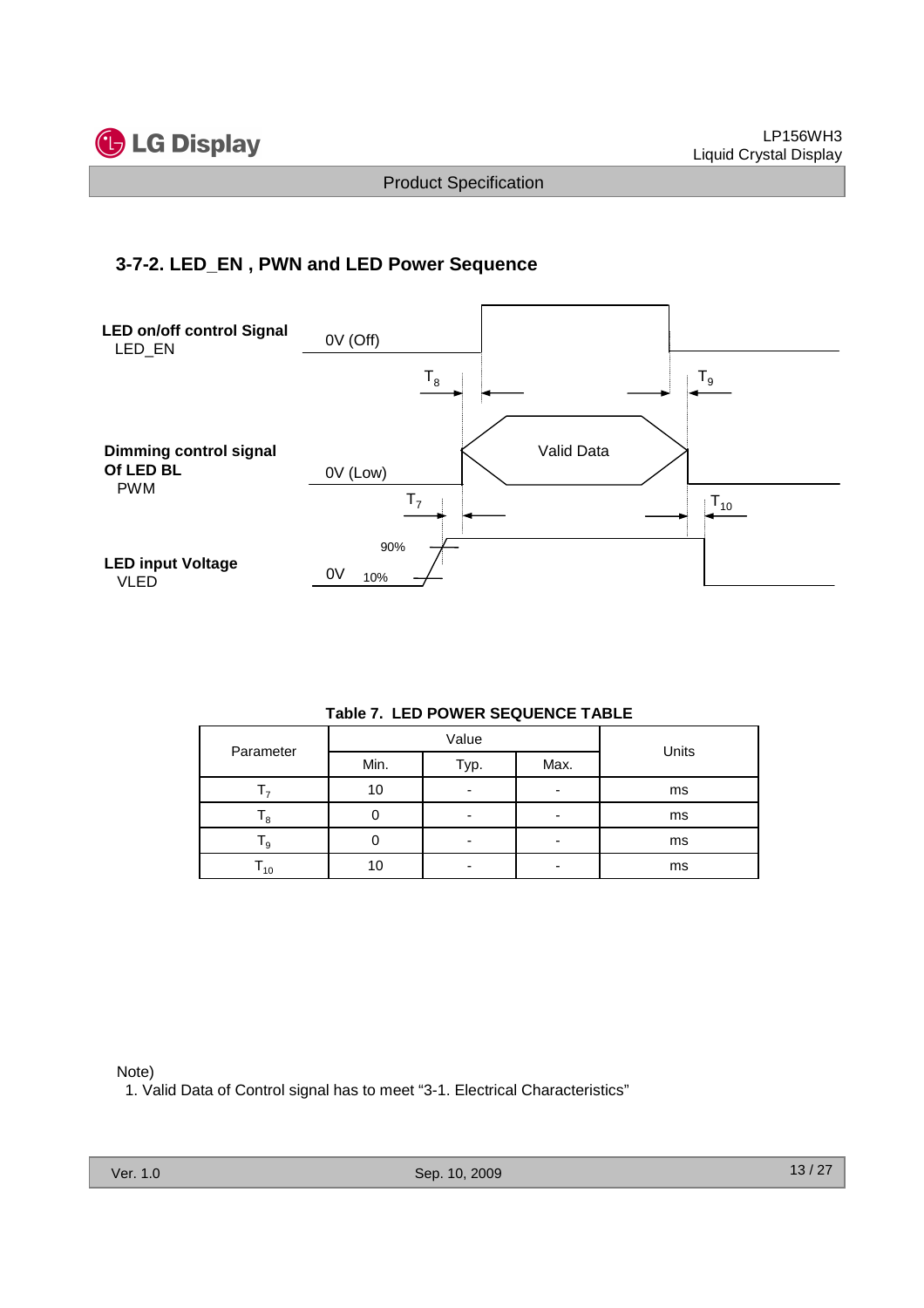

#### **4. Optical Specification**

Optical characteristics are determined after the unit has been 'ON' and stable for approximately 30 minutes in a dark environment at 25°C. The values specified are at an approximate distance 50cm from the LCD surface at a viewing angle of  $\Phi$  and  $\Theta$  equal to 0°.

FIG. 1 presents additional information concerning the measurement equipment and method.



#### **FIG. 1 Optical Characteristic Measurement Equipment and Method**

|  | ). OFTIGAL GRAKAGTERISTIGS |  |
|--|----------------------------|--|
|  |                            |  |

|                                   |                | Values     |       |       |                   |       |  |
|-----------------------------------|----------------|------------|-------|-------|-------------------|-------|--|
| Parameter                         | Symbol         | Min<br>Typ |       | Max   | <b>Units</b>      | Notes |  |
| Contrast Ratio                    | CR             | 400        | 500   |       |                   | 1     |  |
| Surface Luminance, white          | $L_{WH}$       | 170        | 200   |       | cd/m <sup>2</sup> | 2     |  |
| Luminance Variation               | $\delta$ white |            | 1.4   | 1.6   |                   | 3     |  |
| Response Time                     | $Tr_R + Tr_D$  |            | 16    | 25    | ms                | 4     |  |
| <b>Color Coordinates</b>          |                |            |       |       |                   |       |  |
| <b>RED</b>                        | RX             | 0.560      | 0.590 | 0.620 |                   |       |  |
|                                   | <b>RY</b>      | 0.320      | 0.350 | 0.380 |                   |       |  |
| <b>GREEN</b>                      | GX             | 0.300      | 0.330 | 0.360 |                   |       |  |
|                                   | GY             | 0.525      | 0.555 | 0.585 |                   |       |  |
| <b>BLUE</b>                       | <b>BX</b>      | 0.123      | 0.153 | 0.183 |                   |       |  |
|                                   | <b>BY</b>      | 0.089      | 0.119 | 0.149 |                   |       |  |
| <b>WHITE</b>                      | <b>WX</b>      | 0.283      | 0.313 | 0.343 |                   |       |  |
|                                   | <b>WY</b>      | 0.299      | 0.329 | 0.359 |                   |       |  |
| Viewing Angle                     |                |            |       |       |                   | 5     |  |
| x axis, right( $\Phi$ =0°)        | $\Theta$ r     | 40         |       |       | degree            |       |  |
| x axis, left ( $\Phi$ =180°)      | $\Theta$       | 40         |       |       | degree            |       |  |
| y axis, up ( $\Phi$ =90°)         | $\Theta$ u     | 10         |       |       | degree            |       |  |
| y axis, down $(\Phi = 270^\circ)$ | $\Theta$ d     | 30         |       |       | degree            |       |  |
| Color Gamut                       | $\%$           |            | 45    |       |                   |       |  |
| <b>Gray Scale</b>                 |                |            |       |       |                   | 6     |  |

Ta=25°C, VCC=3.3V, fv=60Hz,  $f_{CLK} = 75.1$ MHz,  $I_{LED} = 18$  mA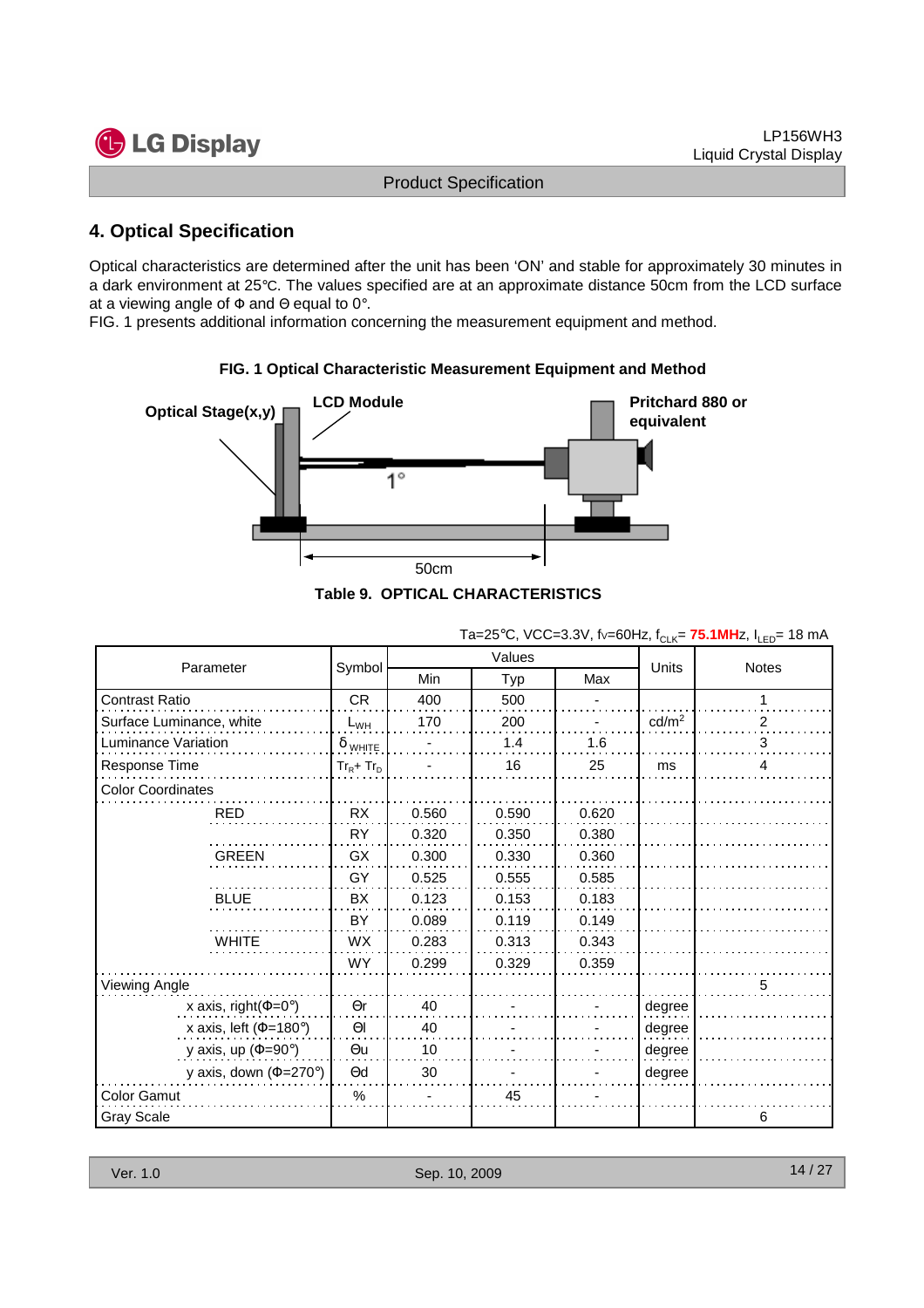

Note)

1. Contrast Ratio(CR) is defined mathematically as Surface Luminance with all white pixels

Contrast Ratio =

Surface Luminance with all black pixels

2. Surface luminance is the average of 5 point across the LCD surface 50cm from the surface with all pixels displaying white. For more information see FIG 1.

 $L_{WH}$  = Average( $L_1, L_2, ... L_5$ )

3. The variation in surface luminance, The panel total variation ( $\delta_{WHTE}$ ) is determined by measuring L<sub>N</sub> at each test position 1 through 13 and then defined as followed numerical formula. For more information see FIG 2.

Maximum $(\mathsf{L}_1, \mathsf{L}_2, \ldots \mathsf{L}_{13})$  $\delta$  <sub>WHITE</sub> =  $-$ Minimum $(\mathsf{L}_1, \mathsf{L}_2, \ldots \mathsf{L}_{13})$ 

- 4. Response time is the time required for the display to transition from white to black (rise time,  $\text{Tr}_{\textsf{\textsf{R}}}$ ) and from black to white(Decay Time,  $\mathsf{Tr}_{\mathsf{D}}$ ). For additional information see FIG 3.
- 5. Viewing angle is the angle at which the contrast ratio is greater than 10. The angles are determined for the horizontal or x axis and the vertical or y axis with respect to the z axis which is normal to the LCD surface. For more information see FIG 4.

| 6. Gray scale specification | * $f_v = 60$ Hz |
|-----------------------------|-----------------|
|-----------------------------|-----------------|

| <b>Gray Level</b> | Luminance [%] (Typ) |
|-------------------|---------------------|
| L <sub>0</sub>    | 0.12                |
| <u> 17</u>        | $\sim$ 1.45         |
| L15               | 5.36                |
| L23               | 12.2                |
| L31               | 21.0                |
| L39               | 34.8                |
| L47               | 52.5                |
| L <sub>55</sub>   | 76.5                |
| ี 63              | 100                 |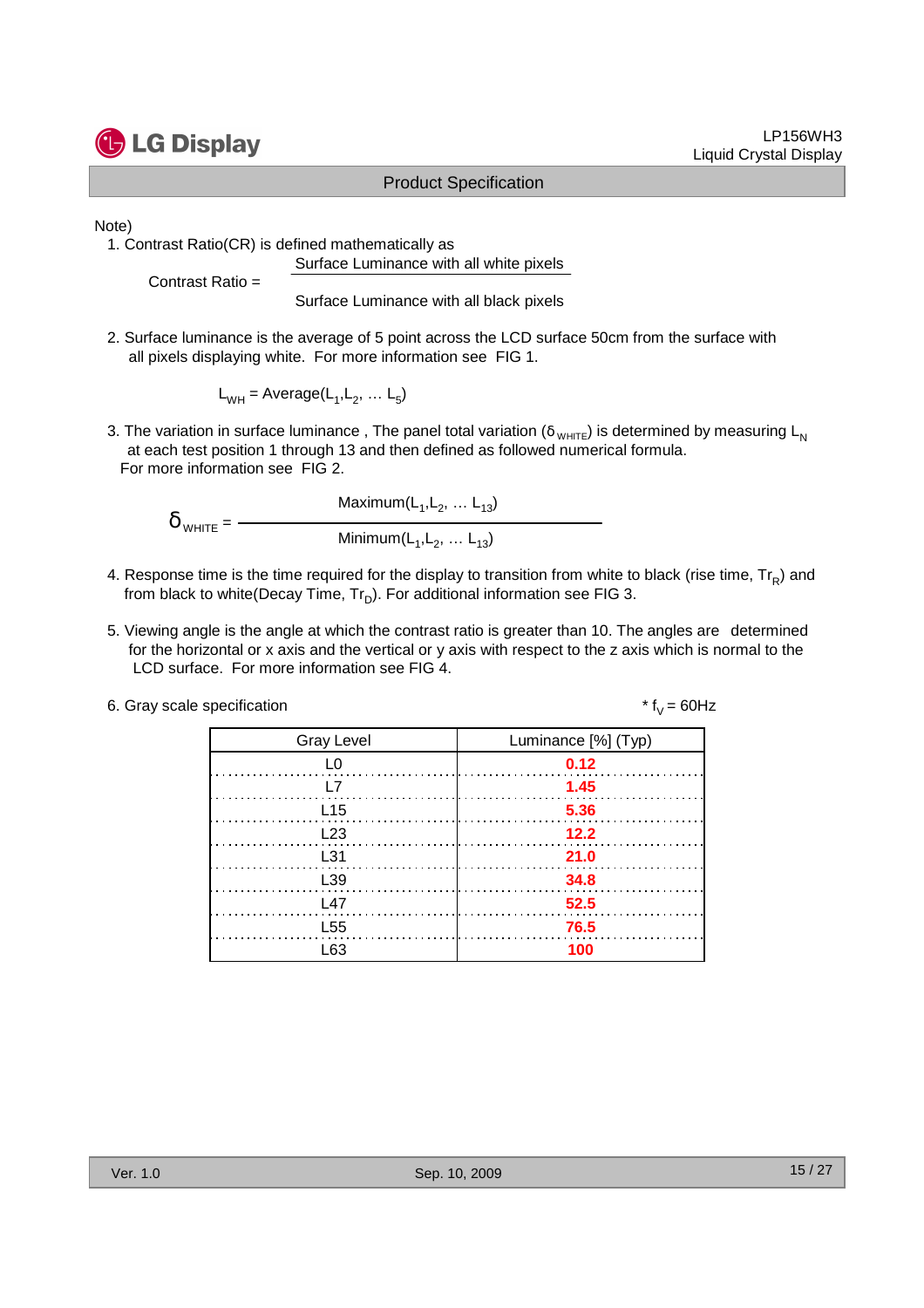# **G** LG Display

Product Specification

#### **FIG. 2 Luminance**

<Measuring point for Average Luminance & measuring point for Luminance variation>



#### **FIG. 3 Response Time**

**Active Area**

The response time is defined as the following figure and shall be measured by switching the input signal for "black" and "white".





16 / 27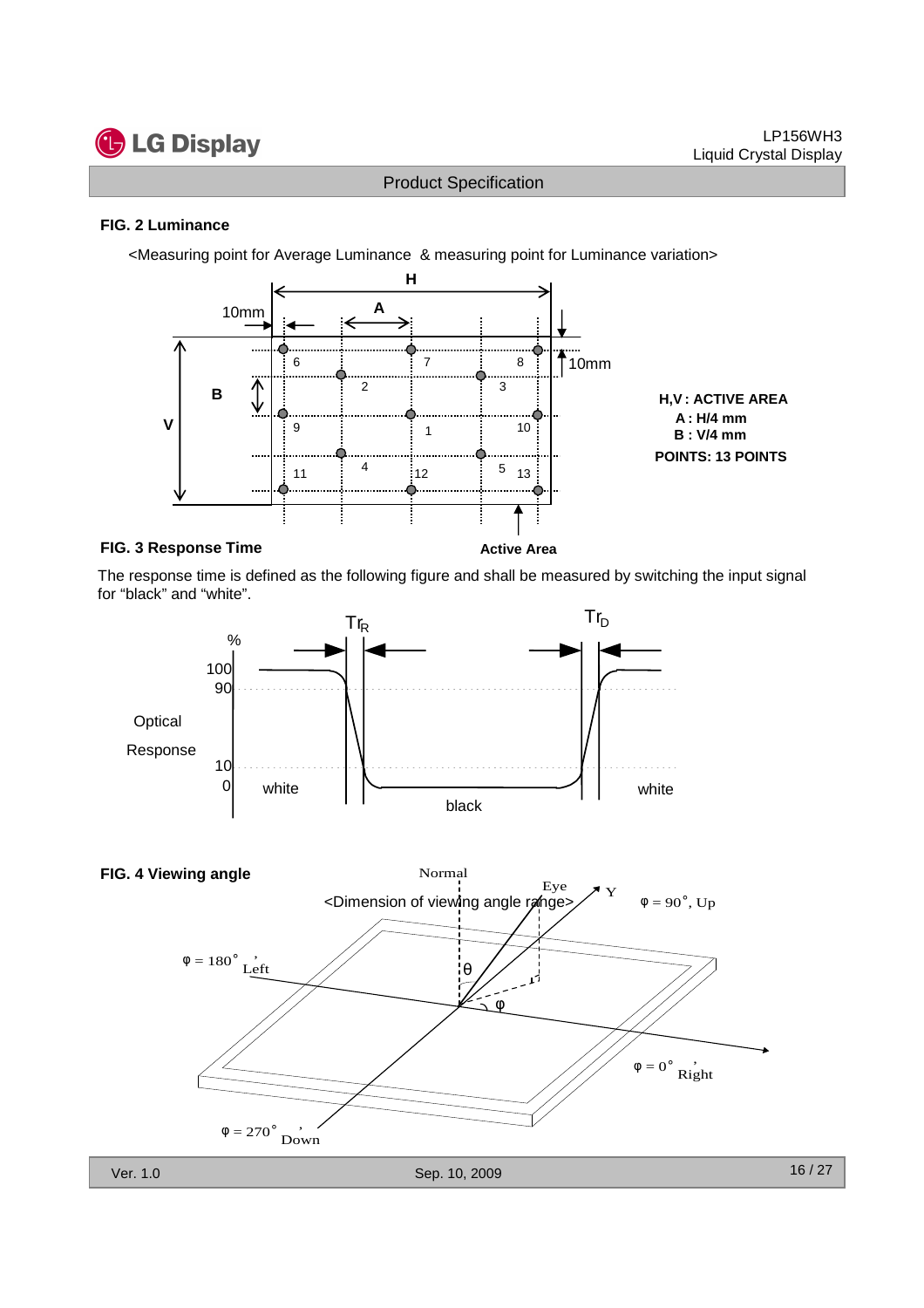

#### **5. Mechanical Characteristics**

The contents provide general mechanical characteristics for the model LP156WH3. In addition the figures in the next page are detailed mechanical drawing of the LCD.

|                          | Horizontal                                               | $359.5 \pm 0.5$ mm |  |  |  |
|--------------------------|----------------------------------------------------------|--------------------|--|--|--|
| <b>Outline Dimension</b> | Vertical                                                 | $217.1 \pm 0.5$ mm |  |  |  |
|                          | <b>Thickness</b>                                         | $3.8$ mm $(max)$   |  |  |  |
| Bezel Area               | Horizontal                                               | $347.5 \pm 0.5$ mm |  |  |  |
|                          | Vertical                                                 | $196.8 \pm 0.5$ mm |  |  |  |
| Active Display Area      | Horizontal                                               | 344.23 mm          |  |  |  |
|                          | Vertical                                                 | 193.54 mm          |  |  |  |
| Weight                   | 420g (Max.)                                              |                    |  |  |  |
| Surface Treatment        | Hard Coating(3H), Glare treatment of the front polarizer |                    |  |  |  |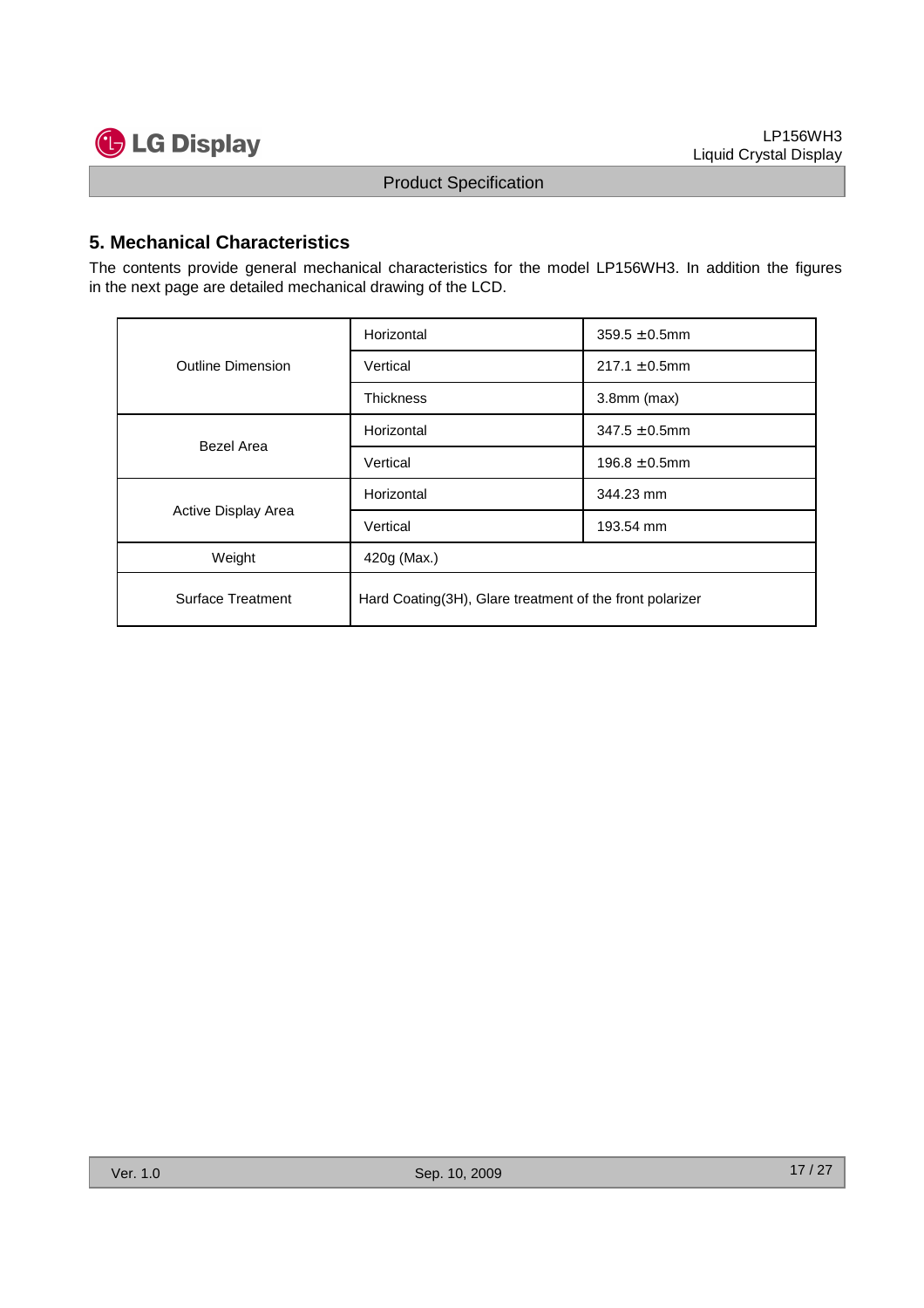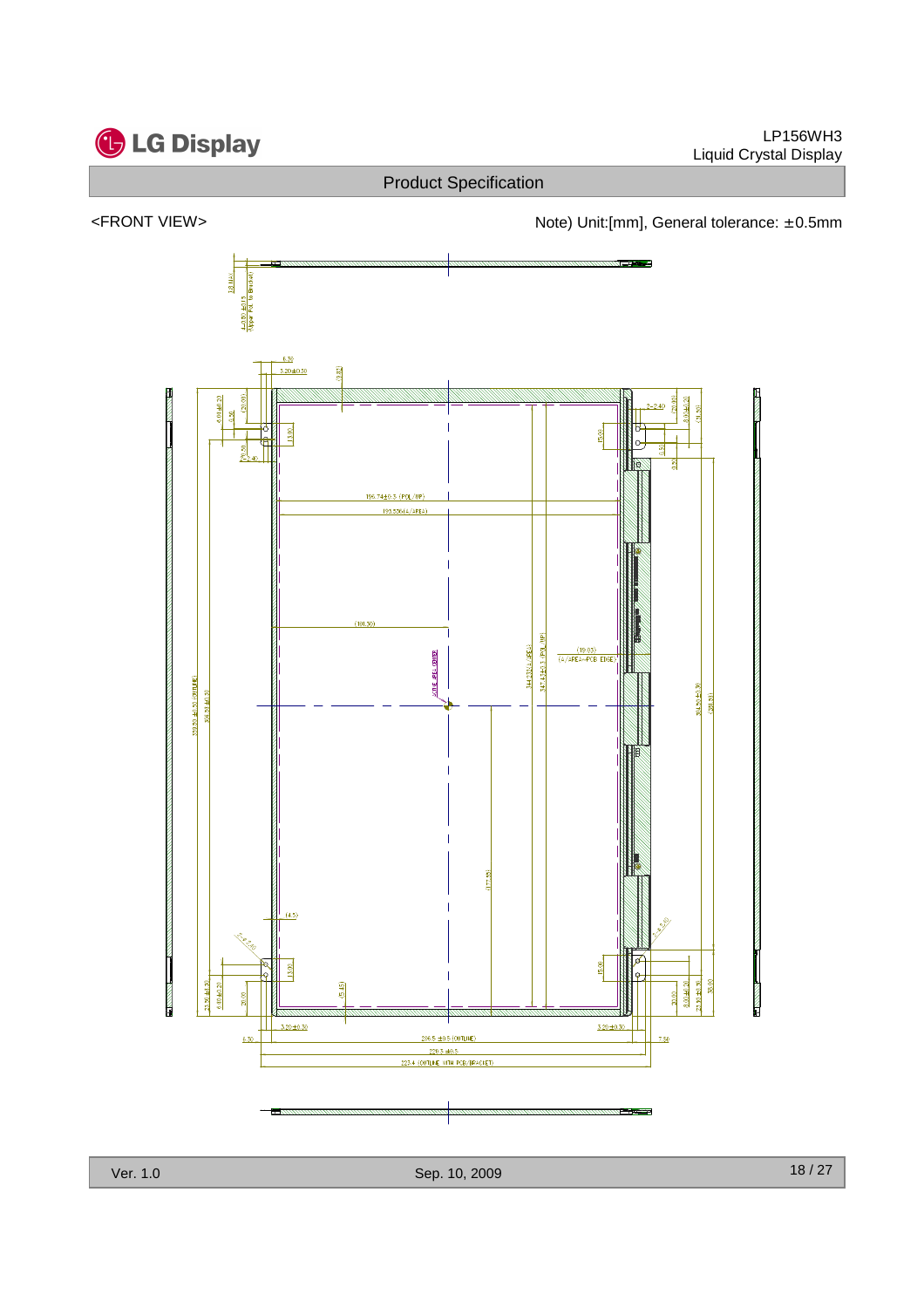

#### <REAR VIEW> <networkstate of the Note) Unit:[mm], General tolerance: ± 0.5mm

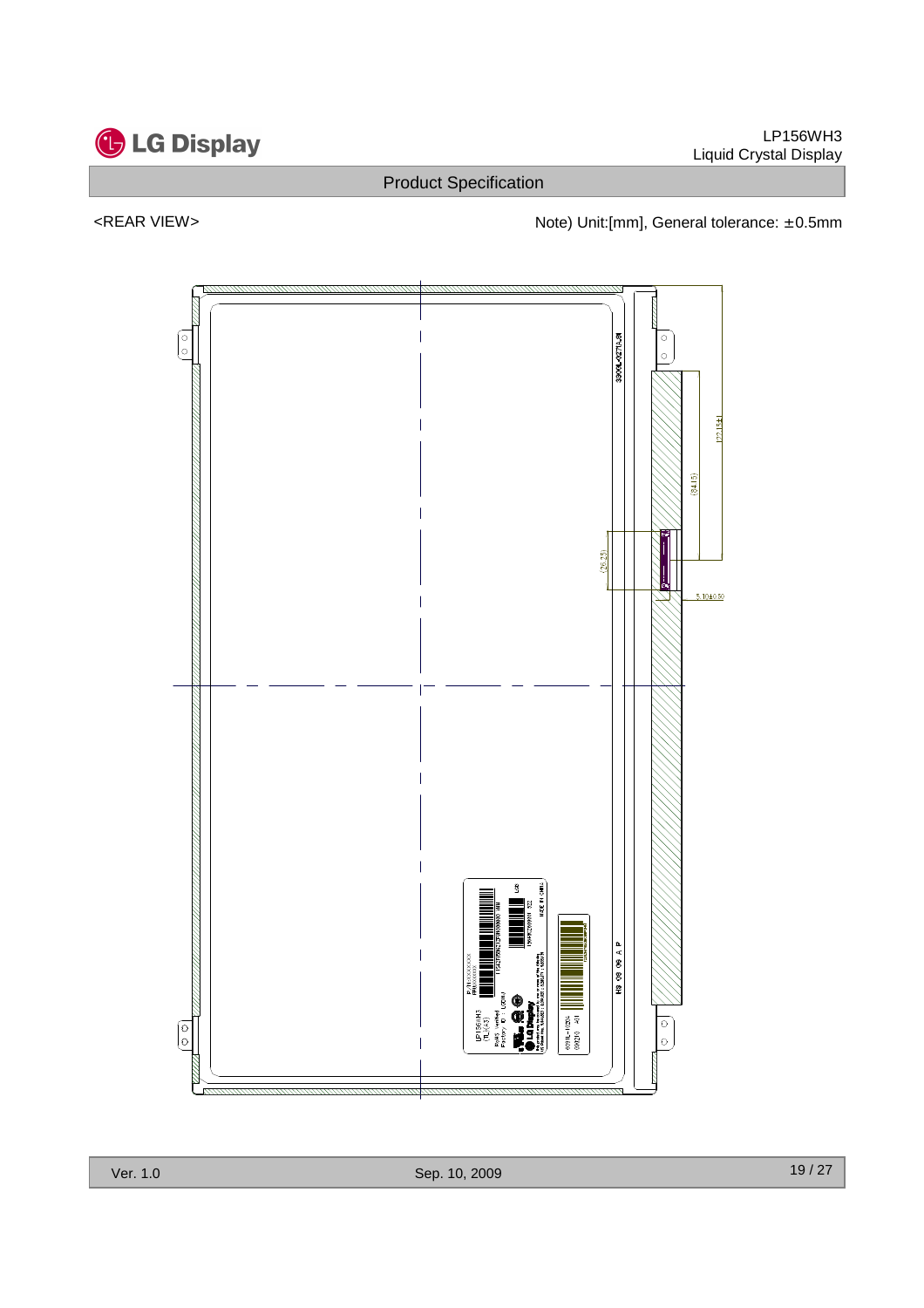

### **6. Reliability**

Environment test condition

| No.            | Test Item                                   | Conditions                                                                                                                                                                                                                                                                                                                                                                                                    |
|----------------|---------------------------------------------|---------------------------------------------------------------------------------------------------------------------------------------------------------------------------------------------------------------------------------------------------------------------------------------------------------------------------------------------------------------------------------------------------------------|
| 1              | High temperature storage test               | Ta= $60^{\circ}$ C, 240h                                                                                                                                                                                                                                                                                                                                                                                      |
| 2              | Low temperature storage test                | Ta= $-20^{\circ}$ C, 240h                                                                                                                                                                                                                                                                                                                                                                                     |
| 3              | High temperature operation test             | Ta= 50°C, 50%RH, 240h                                                                                                                                                                                                                                                                                                                                                                                         |
| 4              | Low temperature operation test              | Ta= $0^{\circ}$ C, 240h                                                                                                                                                                                                                                                                                                                                                                                       |
| 5              | Vibration test (non-operating)              | Sine wave, $5 \sim 150$ Hz, 1.5G, 0.37oct/min<br>3 axis, 30min/axis                                                                                                                                                                                                                                                                                                                                           |
| 6              | Shock test (non-operating)                  | - No functional or cosmetic defects following a shock<br>to all 6 sides delivering at least 180 G in a half sine<br>pulse no longer than 2 ms to the display module<br>- No functional defects following a shock delivering<br>at least 200 g in a half sine pulse no longer than 2<br>ms to each of 6 sides. Each of the 6 sides will be<br>shock tested with one each display, for a total of 6<br>displays |
| $\overline{7}$ | Altitude<br>operating<br>storage / shipment | $0 \sim 10,000$ feet (3,048m) 24Hr<br>$0 \sim 40,000$ feet (12,192m) 24Hr                                                                                                                                                                                                                                                                                                                                     |

{ Result Evaluation Criteria }

There should be no change which might affect the practical display function when the display quality test is conducted under normal operating condition.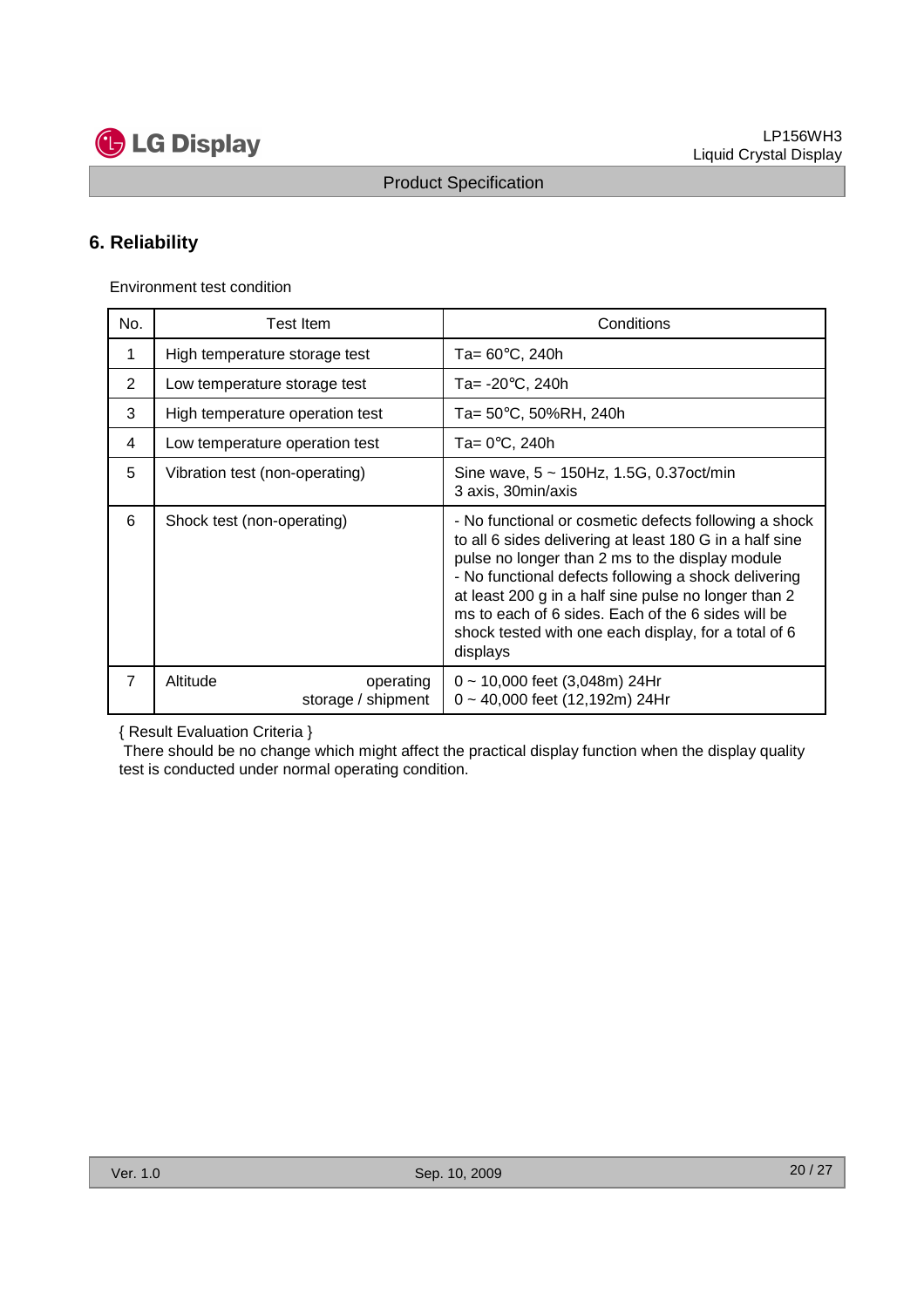

#### **7. International Standards**

#### **7-1. Safety**

- a) UL 60950-1, Second Edition, Underwriters Laboratories Inc. Information Technology Equipment - Safety - Part 1 : General Requirements.
- b) CAN/CSA C22.2 No.60950-1-07, Second Edition, Canadian Standards Association. Information Technology Equipment - Safety - Part 1 : General Requirements.
- c) EN 60950-1:2006 + A11:2009, European Committee for Electrotechnical Standardization (CENELEC). Information Technology Equipment - Safety - Part 1 : General Requirements.
- d) IEC 60950-1:2005, Second Edition, The International Electrotechnical Commission (IEC). Information Technology Equipment - Safety - Part 1 : General Requirements.

#### **7-2. EMC**

- a) ANSI C63.4 "American National Standard for Methods of Measurement of Radio-Noise Emissions from Low-Voltage Electrical and Electronic Equipment in the Range of 9 kHz to 40 GHz." American National Standards Institute (ANSI), 2003.
- b) CISPR 22 "Information technology equipment Radio disturbance characteristics Limit and methods of measurement." International Special Committee on Radio Interference (CISPR), 2005.
- c) CISPR 13 "Sound and television broadcast receivers and associated equipment Radio disturbance characteristics – Limits and method of measurement." International Special Committee on Radio Interference (CISPR), 2006.

#### **7-3. Environment**

a) RoHS, Directive 2002/95/EC of the European Parliament and of the council of 27 January 2003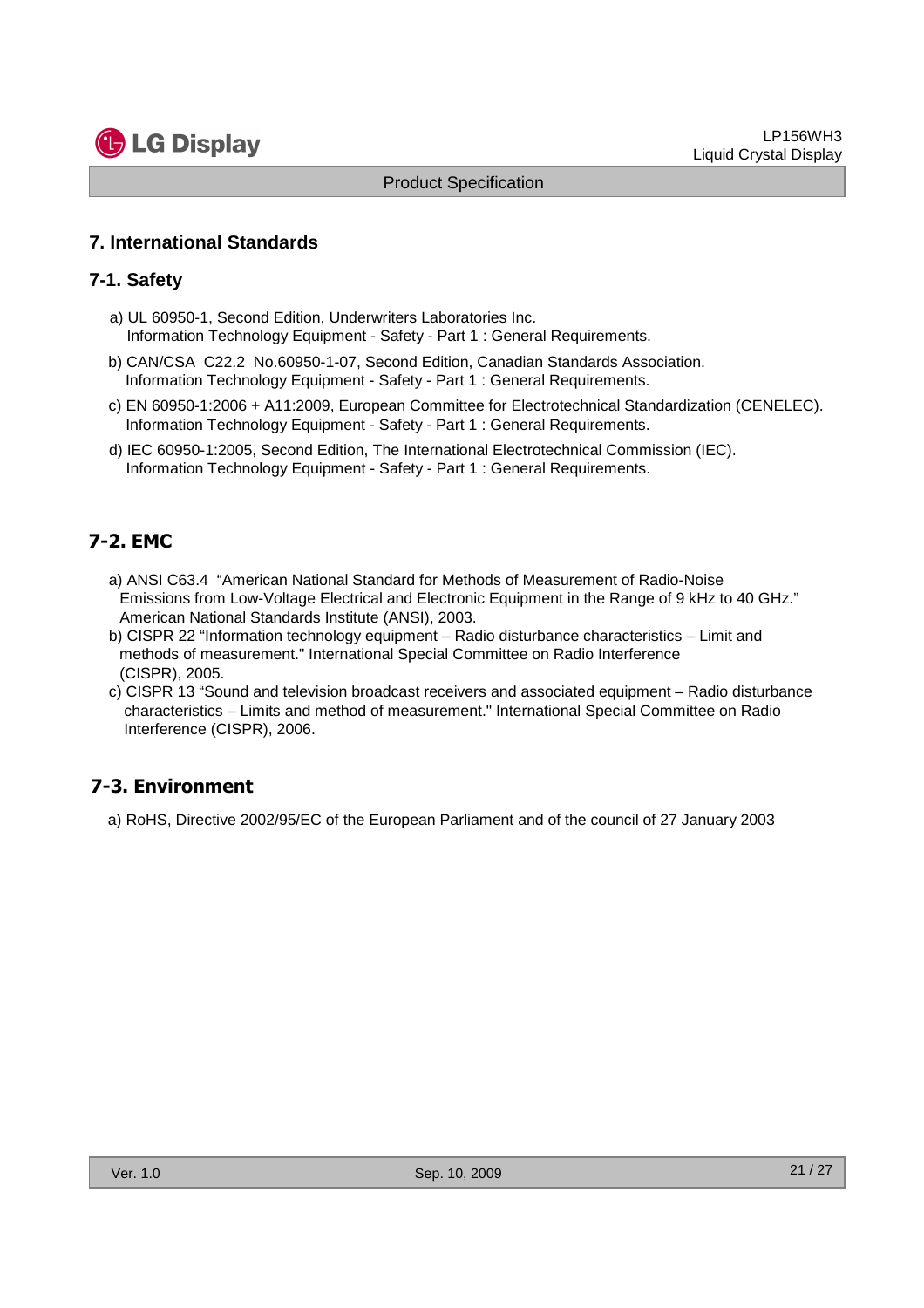

#### **8. Packing**

#### **8-1. Designation of Lot Mark**

a) Lot Mark



| A,B,C: SIZE(INCH) |
|-------------------|
| E:MONTH           |

D : YEAR  $F ~ M$  : SERIAL NO.

Note

1. YEAR

| Year | 2001 | 2002 | 2003 | 2004 | 2005 | 2006 | 2007 | 2008 | 2009 | 2010 |
|------|------|------|------|------|------|------|------|------|------|------|
| Mark |      |      |      |      |      |      |      |      |      |      |

#### 2. MONTH

| Month | Jan | Feb | Mar | Apr | Mav | Jun | Jul | Aug | Sep | Oct | Nov | Dec |
|-------|-----|-----|-----|-----|-----|-----|-----|-----|-----|-----|-----|-----|
| Mark  |     | -   |     |     |     | L   |     |     |     |     | ◡   |     |

b) Location of Lot Mark

Serial No. is printed on the label. The label is attached to the backside of the LCD module. This is subject to change without prior notice.

#### **8-2. Packing Form**

- a) Package quantity in one box : 20pcs
- b) Box Size : 476mm X 370mm X 292mm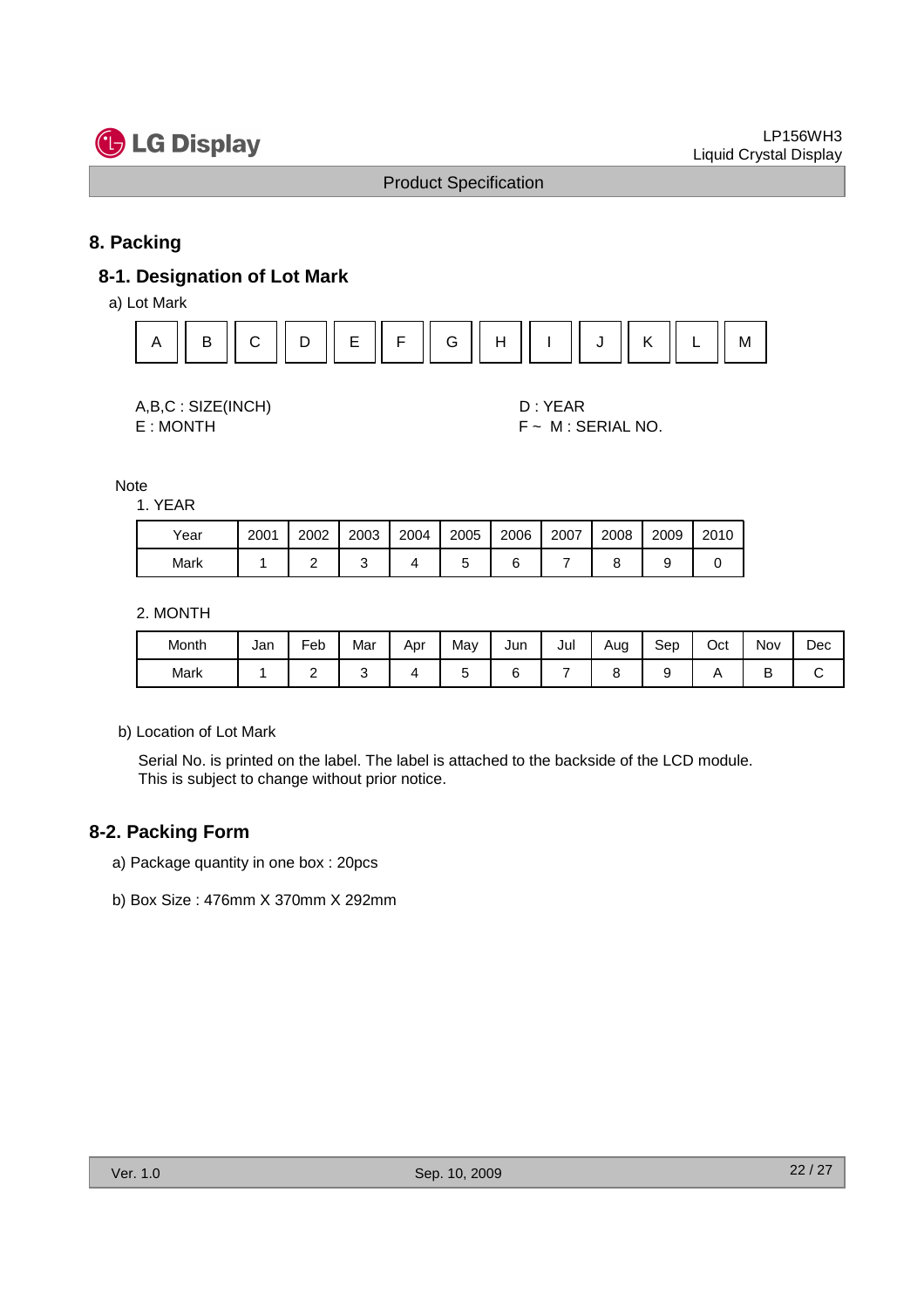

#### **9. PRECAUTIONS**

Please pay attention to the followings when you use this TFT LCD module.

#### **9-1. MOUNTING PRECAUTIONS**

- (1) You must mount a module using holes arranged in four corners or four sides.
- (2) You should consider the mounting structure so that uneven force (ex. Twisted stress) is not applied to the module. And the case on which a module is mounted should have sufficient strength so that external force is not transmitted directly to the module.
- (3) Please attach the surface transparent protective plate to the surface in order to protect the polarizer. Transparent protective plate should have sufficient strength in order to the resist external force.
- (4) You should adopt radiation structure to satisfy the temperature specification.
- (5) Acetic acid type and chlorine type materials for the cover case are not desirable because the former generates corrosive gas of attacking the polarizer at high temperature and the latter causes circuit break by electro-chemical reaction.
- (6) Do not touch, push or rub the exposed polarizers with glass, tweezers or anything harder than HB pencil lead. And please do not rub with dust clothes with chemical treatment. Do not touch the surface of polarizer for bare hand or greasy cloth.(Some cosmetics are detrimental to the polarizer.)
- (7) When the surface becomes dusty, please wipe gently with absorbent cotton or other soft materials like chamois soaks with petroleum benzene. Normal-hexane is recommended for cleaning the adhesives used to attach front / rear polarizers. Do not use acetone, toluene and alcohol because they cause chemical damage to the polarizer.
- (8) Wipe off saliva or water drops as soon as possible. Their long time contact with polarizer causes deformations and color fading.
- (9) Do not open the case because inside circuits do not have sufficient strength.

#### **9-2. OPERATING PRECAUTIONS**

- (1) The spike noise causes the mis-operation of circuits. It should be lower than following voltage :  $V=\pm 200$ mV(Over and under shoot voltage)
- (2) Response time depends on the temperature.(In lower temperature, it becomes longer.)
- (3) Brightness depends on the temperature. (In lower temperature, it becomes lower.) And in lower temperature, response time(required time that brightness is stable after turned on) becomes longer.
- (4) Be careful for condensation at sudden temperature change. Condensation makes damage to polarizer or electrical contacted parts. And after fading condensation, smear or spot will occur.
- (5) When fixed patterns are displayed for a long time, remnant image is likely to occur.
- (6) Module has high frequency circuits. Sufficient suppression to the electromagnetic interference shall be done by system manufacturers. Grounding and shielding methods may be important to minimized the interference.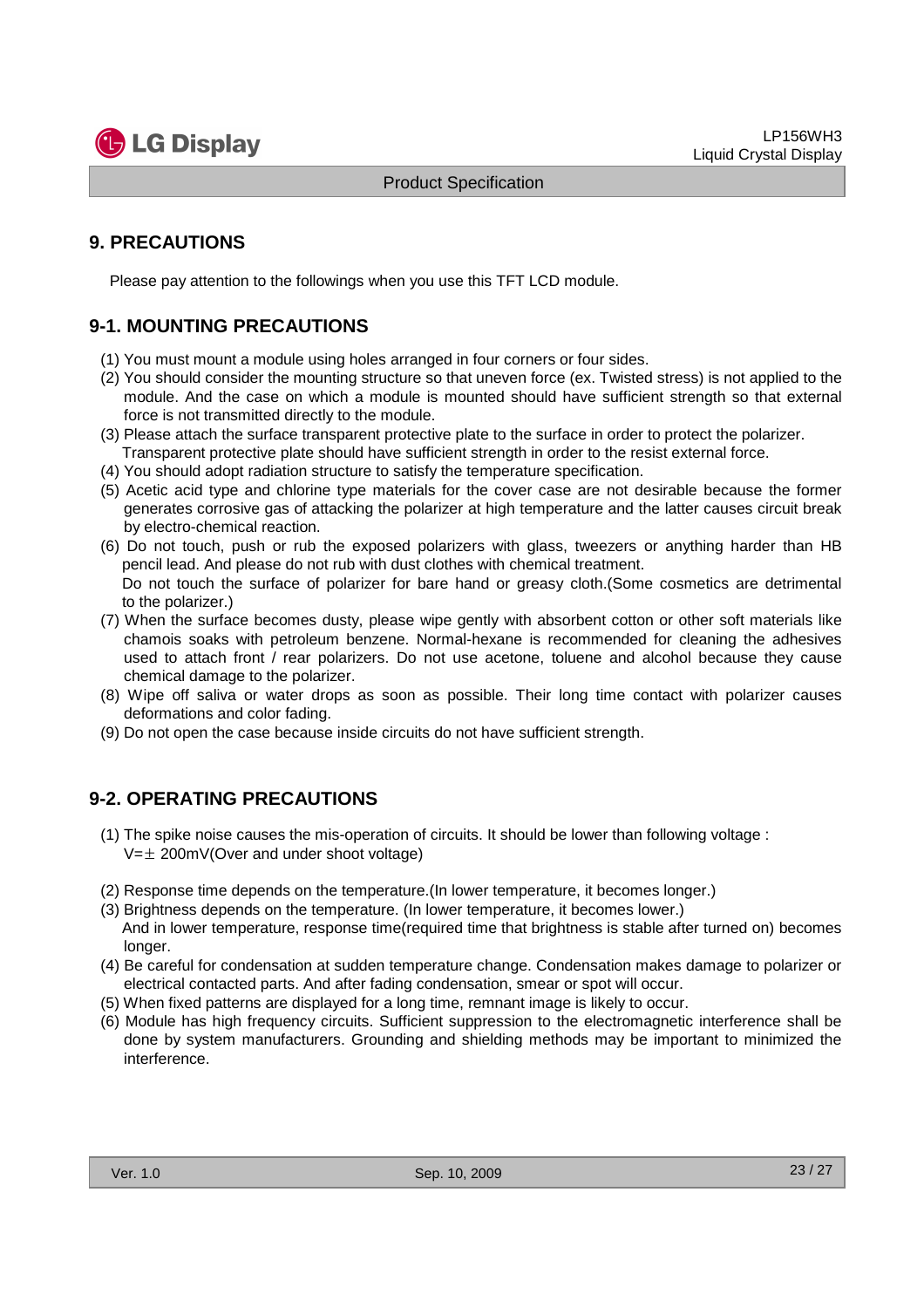

#### **9-3. ELECTROSTATIC DISCHARGE CONTROL**

Since a module is composed of electronic circuits, it is not strong to electrostatic discharge. Make certain that treatment persons are connected to ground through wrist band etc. And don't touch interface pin directly.

### **9-4. PRECAUTIONS FOR STRONG LIGHT EXPOSURE**

Strong light exposure causes degradation of polarizer and color filter.

### **9-5. STORAGE**

When storing modules as spares for a long time, the following precautions are necessary.

- (1) Store them in a dark place. Do not expose the module to sunlight or fluorescent light. Keep the temperature between 5°C and 35°C at normal humidity.
- (2) The polarizer surface should not come in contact with any other object. It is recommended that they be stored in the container in which they were shipped.

#### **9-6. HANDLING PRECAUTIONS FOR PROTECTION FILM**

- (1) When the protection film is peeled off, static electricity is generated between the film and polarizer. This should be peeled off slowly and carefully by people who are electrically grounded and with well ion-blown equipment or in such a condition, etc.
- (2) The protection film is attached to the polarizer with a small amount of glue. If some stress is applied to rub the protection film against the polarizer during the time you peel off the film, the glue is apt to remain on the polarizer.

Please carefully peel off the protection film without rubbing it against the polarizer.

- (3) When the module with protection film attached is stored for a long time, sometimes there remains a very small amount of glue still on the polarizer after the protection film is peeled off.
- (4) You can remove the glue easily. When the glue remains on the polarizer surface or its vestige is recognized, please wipe them off with absorbent cotton waste or other soft material like chamois soaked with normal-hexane.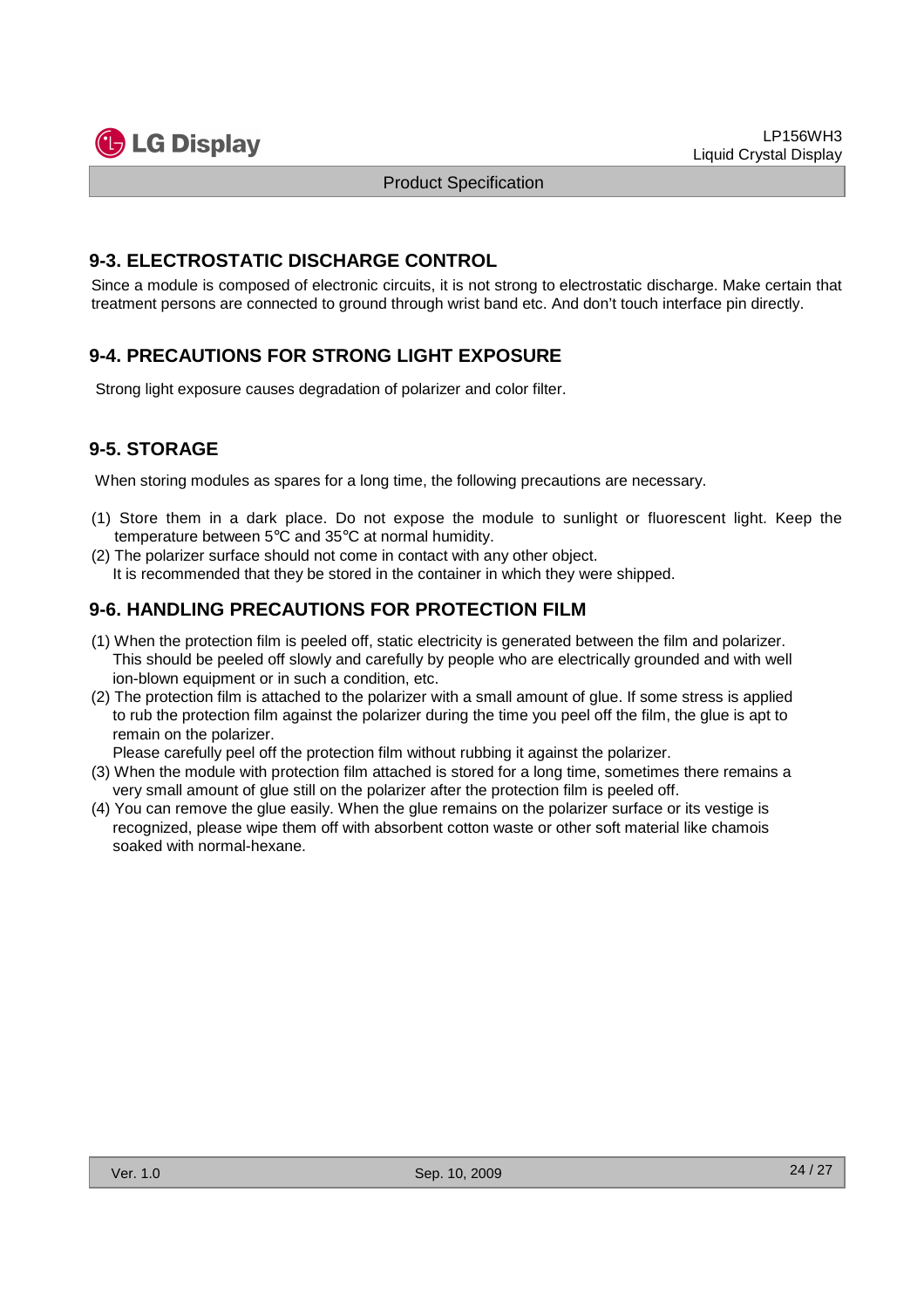

# **APPENDIX A. Enhanced Extended Display Identification Data (EEDIDTM) 1/3 EDID Data** for Lenovo\_Ver1.0 **2009.09.10.**

|                                        | <b>Byte</b>              | <b>Byte</b>    | <b>Field Name and Comments</b>                                                             | <b>Value</b>       | Value                |
|----------------------------------------|--------------------------|----------------|--------------------------------------------------------------------------------------------|--------------------|----------------------|
|                                        | (Dec)                    | (Hex)          |                                                                                            | (Hex)<br>$\bf{00}$ | (Bin)<br>00000000    |
| Header                                 | $\bf{0}$<br>$\mathbf{1}$ | 00<br>01       | Header<br>Header                                                                           | $\bf FF$           | 11111111             |
|                                        | $\sqrt{2}$               | 02             | Header                                                                                     | FF                 | 11111111             |
|                                        | $\sqrt{3}$               | 03             | Header                                                                                     | FF                 | 11111111             |
|                                        | $\overline{4}$           | 04             | Header                                                                                     | $\bf FF$           | 11111111             |
|                                        | $\sqrt{5}$               | 0 <sub>5</sub> | Header                                                                                     | $\bf FF$           | 11111111             |
|                                        | 6                        | 06             | Header                                                                                     | FF                 | 11111111             |
|                                        | $7\phantom{.0}$          | 07             | Header                                                                                     | 00                 | 00000000             |
|                                        | 8                        | 08             | LG <sub>D</sub><br>EISA manufacture code (3 Character ID)                                  | 30                 | 00110000             |
| EDID                                   | 9                        | 09             | EISA manufacture code (Compressed ASC II)                                                  | E <sub>4</sub>     | 11100100             |
|                                        | 10                       | 0A             | 0222h<br>Panel Supplier Reserved - Product Code                                            | 22                 | 00100010             |
|                                        | 11                       | 0B             | (Hex. LSB first)                                                                           | 02                 | 00000010             |
|                                        | 12                       | 0 <sup>C</sup> | LCD Module Serial No - Preferred but Optional ("0" If not used)                            | 00                 | 00000000             |
| Version                                | 13                       | 0 <sub>D</sub> | LCD Module Serial No - Preferred but Optional ("0" If not used)                            | 00                 | 00000000             |
|                                        | 14                       | 0E             | LCD Module Serial No - Preferred but Optional ("0" If not used)                            | 00                 | 00000000             |
|                                        | 15                       | 0 <sub>F</sub> | LCD Module Serial No - Preferred but Optional ("0" If not used)                            | 00                 | 00000000             |
|                                        | 16                       | 10             | 00 weeks<br>Week of Manufacture                                                            | 00                 | 00000000             |
| Vendor / Product                       | 17                       | 11             | Year of Manufacture<br>2009 years                                                          | 13                 | 00010011             |
|                                        | 18                       | 12             | EDID structure version $# = 1$                                                             | 01                 | 00000001             |
|                                        | 19                       | 13             | EDID revision $# = 3$                                                                      | 03                 | 00000011             |
|                                        | 20<br>21                 | 14<br>15       | Video input Definition = Digital signal<br>Max H image size (Rounded cm) = $35 \text{ cm}$ | 80<br>23           | 10000000<br>00100011 |
| Display                                | 22                       | 16             | Max V image size $(R$ ounded $cm) = 19$ cm                                                 | 13                 | 00010011             |
|                                        | 23                       | 17             | Display gam m a = (gamm a *100)-100 = Example: $(2.2*100)$ -100=120 = 2.2 G am ma          | 78                 | 01111000             |
| <b>Parameters</b>                      | 24                       | 18             | reature support (no_DPMS, no_Acuve OII/very Low Power, RGB color display, 1 ming BLR       | $0\text{A}$        | 00001010             |
|                                        | 25                       | 19             | Red/Green Low Bits (RxRy/GxGy)                                                             | 28                 | 00101000             |
|                                        | 26                       | 1A             | Blue/White Low Bits (BxBy/WxWy)                                                            | 65                 | 01100101             |
|                                        | 27                       | 1B             | Red X<br>$R x = 0.590$                                                                     | 97                 | 10010111             |
|                                        | 28                       | 1 <sub>C</sub> | Red Y<br>$R y = 0.350$                                                                     | 59                 | 01011001             |
| <b>Panel Color Coordinates</b>         | 29                       | 1D             | Green X<br>$G x = 0.330$                                                                   | 54                 | 01010100             |
|                                        | 30                       | 1E             | Green Y<br>$G y = 0.555$                                                                   | 8E                 | 10001110             |
|                                        | 31                       | 1F             | Blue X<br>$Bx = 0.153$                                                                     | 27                 | 00100111             |
|                                        | 32                       | 20             | Blue Y<br>$By = 0.119$                                                                     | 1E                 | 00011110             |
|                                        | 33                       | 21             | W hite X<br>$W x = 0.313$                                                                  | 50                 | 01010000             |
|                                        | 34                       | 22             | W hite Y<br>$W y = 0.329$                                                                  | 54                 | 01010100             |
|                                        | 35                       | 23             | Established timing 1 (00h if not used)                                                     | 00                 | 00000000             |
| Timin<br>Establ<br>ished               | 36                       | 24             | Established timing 2 (00h if not used)                                                     | 00                 | 00000000             |
|                                        | 37                       | 25             | Manufacturer's timings (00h if not used)                                                   | 00                 | 00000000             |
|                                        | 38                       | 26             | Standard timing ID1 (01h if not used)                                                      | 01                 | 00000001             |
|                                        | 39                       | 27             | Standard timing ID1 (01h if not used)                                                      | 01                 | 00000001             |
|                                        | 40                       | 28             | Standard timing ID2 (01h if not used)                                                      | 01                 | 00000001             |
|                                        | 41                       | 29             | Standard timing ID2 (01h if not used)                                                      | $\bf{01}$          | 00000001             |
| $\mathbf{a}$<br><b>Standard Timing</b> | 42                       | 2A             | Standard timing ID3 (01h if not used)                                                      | 01                 | 00000001             |
|                                        | 43<br>44                 | 2B<br>2C       | Standard timing ID3 (01h if not used)<br>Standard timing ID4 (01h if not used)             | 01<br>01           | 00000001<br>00000001 |
|                                        | 45                       | 2D             | Standard timing ID4 (01h if not used)                                                      | <b>01</b>          | 00000001             |
|                                        | 46                       | 2E             | Standard timing ID5 (01h if not used)                                                      | 01                 | 00000001             |
|                                        | 47                       | 2F             | Standard timing ID5 (01h if not used)                                                      | 01                 | 00000001             |
|                                        | 48                       | 30             | Standard timing ID6 (01h if not used)                                                      | 01                 | 00000001             |
|                                        | 49                       | 31             | Standard timing ID6 (01h if not used)                                                      | 01                 | 00000001             |
|                                        | 50                       | 32             | Standard timing ID7 (01h if not used)                                                      | 01                 | 00000001             |
|                                        | 51                       | 33             | Standard timing ID7 (01h if not used)                                                      | 01                 | 00000001             |
|                                        | 52                       | 34             | Standard timing ID8 (01h if not used)                                                      | 01                 | 00000001             |
|                                        | 53                       | 35             | Standard timing ID8 (01h if not used)                                                      | 01                 | 00000001             |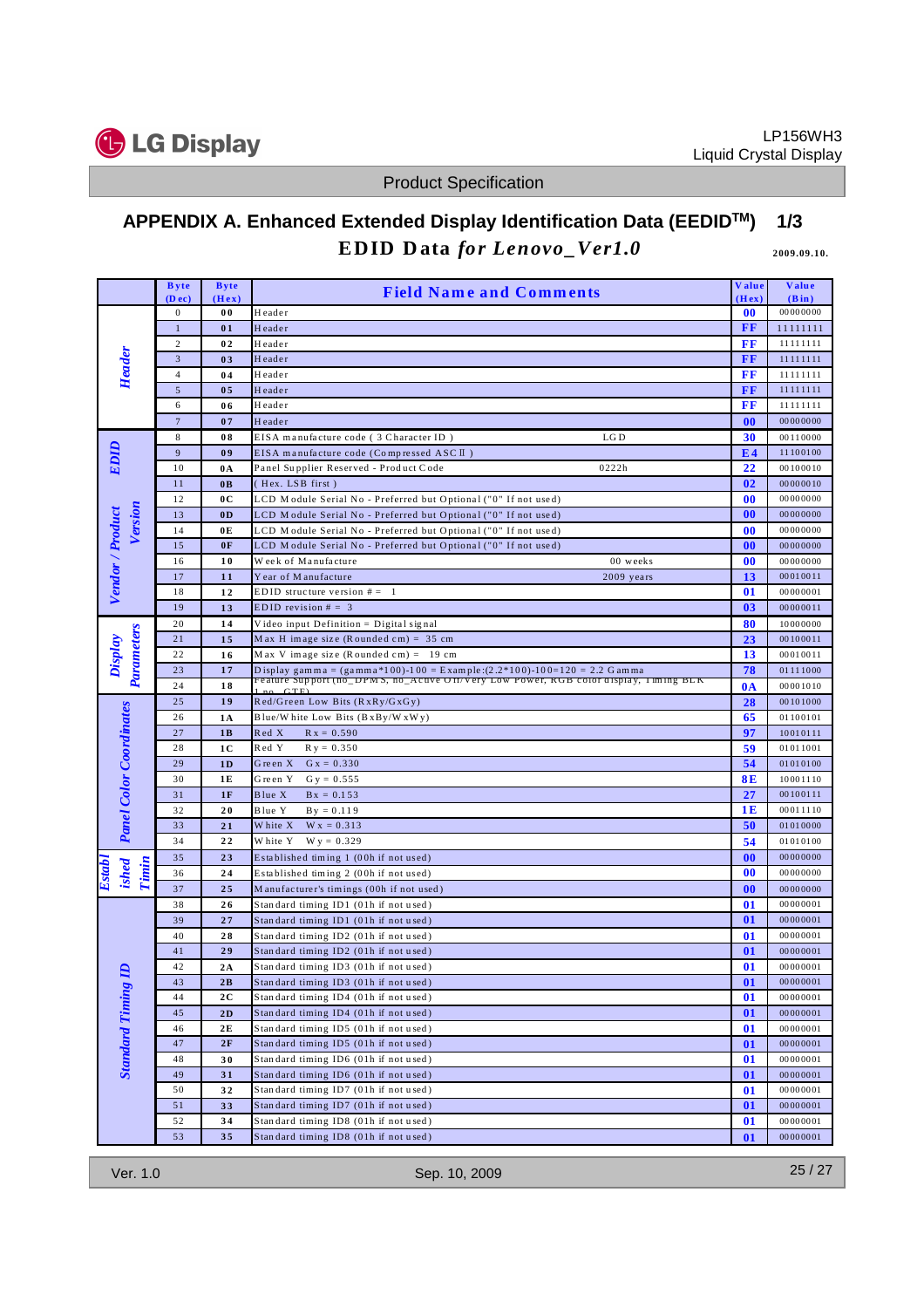

# **APPENDIX A. Enhanced Extended Display Identification Data (EEDIDTM) 2/3**

|                             | <b>Byte</b><br>(Dec) | <b>Byte</b><br>(Hex) | <b>Field Name and Comments</b>                                                                                                                                        | Value<br>(Hex) | <b>Value</b><br>(Bin) |
|-----------------------------|----------------------|----------------------|-----------------------------------------------------------------------------------------------------------------------------------------------------------------------|----------------|-----------------------|
|                             | 54                   | 36                   | Pixel Clock/10,000 (LSB)<br>75.1 MHz @ 60Hz                                                                                                                           | 56             | 01010110              |
|                             | 55                   | 37                   | Pixel Clock/10,000 (MSB)                                                                                                                                              | 1 <sub>D</sub> | 00011101              |
|                             | 56                   | 38                   | Horizontal Active<br>(lower 8 bits)<br>1366 Pixels                                                                                                                    | 56             | 01010110              |
|                             | 57                   | 39                   | Horizontal Blanking(Thp-HA)<br>(lower 8 bits)<br>198 Pixels                                                                                                           | C6             | 11000110              |
|                             | 58                   | 3A                   | Horizontal Active / Horizontal Blanking(Thp-HA) (upper 4:4bits)                                                                                                       | 50             | 01010000              |
|                             | 59                   | 3B                   | 768 Lines<br>Vertical Avtive                                                                                                                                          | 00             | 00000000              |
|                             | 60                   | 3C                   | 32 Lines<br>Vertical Blanking (Tvp-HA) (DE Blanking typ.for DE only panels)                                                                                           | 20             | 00100000              |
| <b>Timing Descriptor #1</b> | 61                   | 3D                   | Vertical Active: Vertical Blanking (Tvp-HA) (upper 4:4bits)                                                                                                           | 30             | 00110000              |
|                             | 62                   | 3E                   | 48 Pixels<br>Horizontal Sync. Offset (Thfp)                                                                                                                           | 30             | 00110000              |
|                             | 63                   | 3F                   | Horizontal Sync Pulse Width (HSPW)<br>32 Pixels                                                                                                                       | 20             | 00100000              |
|                             | 64                   | 40                   | Vertical Sync Offset(Tvfp): Sync Width (VSPW)<br>3 Lines: 5 Lines                                                                                                     | 35             | 00110101              |
|                             | 65                   | 41                   | Horizontal Vertical Sync Offset/Width<br>(upper 2bits)                                                                                                                | 00             | 00000000              |
|                             | 66                   | 42                   | Horizontal Image Size (mm)<br>345 mm                                                                                                                                  | 59             | 01011001              |
|                             | 67                   | 43                   | Vertical Image Size<br>194 mm<br>(mm)                                                                                                                                 | C <sub>2</sub> | 11000010              |
|                             | 68                   | 44                   | Horizontal Image Size / Vertical Image Size                                                                                                                           | 10             | 00010000              |
|                             | 69                   | 45                   | Horizontal Border = $0$ (Zero for Notebook LCD)                                                                                                                       | 00             | 00000000              |
|                             | 70                   | 46                   | Vertical Border = $0$<br>(Zero for Notebook LCD)                                                                                                                      | 00             | 00000000              |
|                             | 71                   | 47                   | Non-Interlace, Normal display, no stereo, Digital Separate (Vsync_NEG, Hsync_NEG), DE only<br>note: LSB is set to 'l' if panel is DE-timing only. H/V can be ignored. | 19             | 00011001              |
|                             | 72                   | 48                   | Flag                                                                                                                                                                  | 00             | 00000000              |
|                             | 73                   | 49                   | Flag                                                                                                                                                                  | 00             | 00000000              |
|                             | 74                   | 4A                   | Flag                                                                                                                                                                  | 00             | 00000000              |
|                             | 75                   | 4B                   | Data Type Tag (Descriptor Defined by manufacturer)                                                                                                                    | 00             | 00000000              |
|                             | 76                   | 4C                   | Flag                                                                                                                                                                  | 00             | 00000000              |
|                             | 77                   | 4D                   | Descriptor Defined by manufacturer                                                                                                                                    | 00             | 00000000              |
|                             | 78                   | 4E                   | Descriptor Defined by manufacturer                                                                                                                                    | 00             | 00000000              |
|                             | 79                   | 4F                   | Descriptor Defined by manufacturer                                                                                                                                    | 00             | 00000000              |
|                             | 80                   | 50                   | Descriptor Defined by manufacturer                                                                                                                                    | 00             | 00000000              |
|                             | 81                   | 51                   | Descriptor Defined by manufacturer                                                                                                                                    | 00             | 00000000              |
|                             | 82                   | 52                   | Descriptor Defined by manufacturer                                                                                                                                    | 00             | 00000000              |
| <b>Timing Descriptor #2</b> | 83                   | 53                   | Descriptor Defined by manufacturer                                                                                                                                    | 00             | 00000000              |
|                             | 84                   | 54                   | Descriptor Defined by manufacturer                                                                                                                                    | 00             | 00000000              |
|                             | 85                   | 55                   | Descriptor Defined by manufacturer                                                                                                                                    | 00             | 00000000              |
|                             | 86                   | 56                   | Descriptor Defined by manufacturer                                                                                                                                    | 00             | 00000000              |
|                             | 87                   | 57                   | Descriptor Defined by manufacturer                                                                                                                                    | 00             | 00000000              |
|                             | 88                   | 58                   | Descriptor Defined by manufacturer                                                                                                                                    | 00             | 00000000              |
|                             | 89                   | 59                   | Descriptor Defined by manufacturer                                                                                                                                    | 00             | 00000000              |
|                             | 90                   | 5A                   | Flag                                                                                                                                                                  | 00             | 00000000              |
|                             | 91                   | 5B                   | Flag                                                                                                                                                                  | 00             | 00000000              |
|                             | 92<br>93             | 5C                   | Flag<br>Data Type Tag (ASCII String)                                                                                                                                  | 00<br>FE       | 00000000              |
| Timing Descriptor #3        | 94                   | 5 <sub>D</sub><br>5E | Flag                                                                                                                                                                  | 00             | 11111110<br>00000000  |
|                             | 95                   | 5F                   | <b>ASCII String</b><br>L                                                                                                                                              | 4C             | 01001100              |
|                             | 96                   | 60                   | <b>ASCII</b> String<br>G                                                                                                                                              | 47             | 01000111              |
|                             | 97                   | 61                   | <b>ASCII String</b>                                                                                                                                                   | 20             | 00100000              |
|                             | 98                   | 62                   | ASCII String<br>D                                                                                                                                                     | 44             | 01000100              |
|                             | 99                   | 63                   | <b>ASCII String</b><br>$\mathbf{i}$                                                                                                                                   | 69             | 01101001              |
|                             | 100                  | 64                   | ASCII String<br>${\bf S}$                                                                                                                                             | 73             | 01110011              |
|                             | 101                  | 65                   | <b>ASCII String</b><br>$\mathbf{p}$                                                                                                                                   | 70             | 01110000              |
|                             | 102                  | 66                   | ASCII String<br>1                                                                                                                                                     | 6C             | 01101100              |
|                             | 103                  | 67                   | <b>ASCII String</b><br>$\mathbf{a}$                                                                                                                                   | 61             | 01100001              |
|                             | 104                  | 68                   | <b>ASCII</b> String<br>у                                                                                                                                              | 79             | 01111001              |
|                             | 105                  | 69                   | Manufacturer P/N(If<13 char--> 0Ah, then terminate with ASC $\bar{I}$ code 0Ah, set remaining char = 20h                                                              | $0\text{A}$    | 00001010              |
|                             | 106                  | 6A                   | Manufacturer P/N(If<13 char--> 0Ah, then terminate with ASC $\mathbb{I}$ code 0Ah, set remaining char = 20h                                                           | 20             | 00100000              |
|                             | 107                  | 6B                   | Manufacturer P/N(If<13 char--> 0Ah, then terminate with ASC $\mathbb I$ code 0Ah, set remaining char = 20h                                                            | 20             | 00100000              |